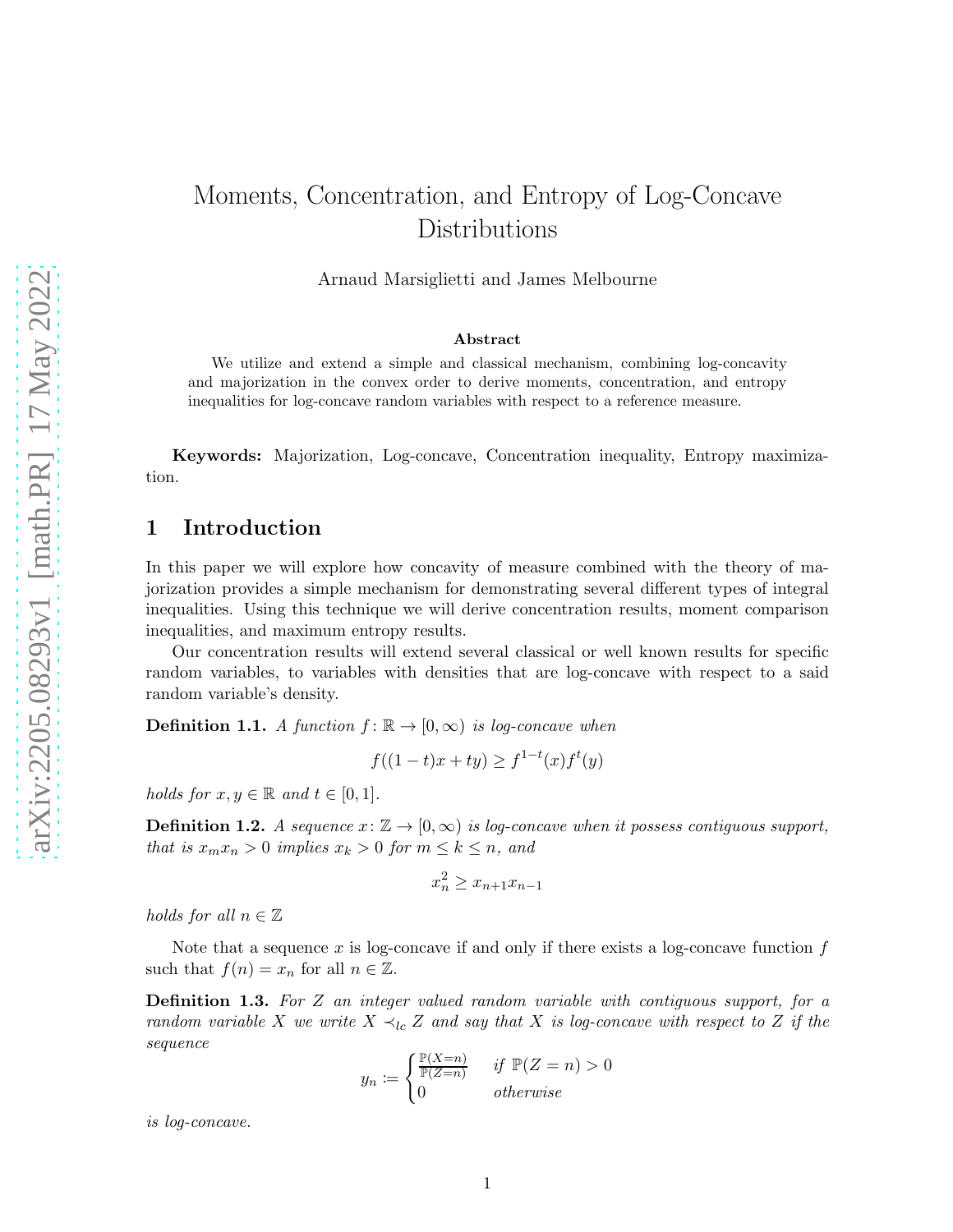When Z is a binomial $(p, m)$ , a random variable X that is log-concave with respect to Z is ultra log-concave of order m, written  $ULC(m)$ , and equivalently satisfies,

$$
x_n^2 \ge \left(1 + \frac{1}{n}\right)\left(1 + \frac{1}{m-n}\right)x_{n-1}x_{n+1}
$$

for  $1 \leq n \leq m-1$ , where  $x_n := \mathbb{P}(X = n)$ . When Z is Poisson( $\lambda$ ), a random variable X that is log-concave with respect to Z is ultra log-concave (of order  $\infty$ ), written ULC, and equivalently satisfies,

$$
x_n^2 \ge \left(1 + \frac{1}{n}\right) x_{n-1} x_{n+1}
$$

for  $n \geq 1$ . When Z is geometric(p), a random variable X that is log-concave with respect to Z is simply log-concave (and supported on the non-negative integers), and equivalently satisfies,

$$
x_n^2 \ge x_{n-1}x_{n+1},
$$

for  $n \geq 1$ .

**Definition 1.4.** For Z an  $\mathbb{R}$ -valued random variable with convex support and density function  $\phi$ , for a random variable X with density function g we write  $X \prec_{LC} Z$  if the function

$$
f(x) := \begin{cases} \frac{g(x)}{\phi(x)} & \text{if } \phi(x) > 0\\ 0 & \text{otherwise} \end{cases}
$$

is log-concave.

When  $Z$  is Gaussian random variable with variance 1,  $X$  log-concave with respect to  $Z$ are the so-called strongly log-concave random variables, and equivalently have densities that satisfy,

$$
g((1-t)x+ty) \ge e^{-t(1-t)|x-y|^2/2}g^{1-t}(x)g^{t}(y).
$$

When Z is exponentially distributed,  $X \prec_{LC} Z$  is a (non-negative) log-concave variable, with density satisfying

$$
g((1-t)x + ty) \ge g^{1-t}(x)g^{t}(y).
$$

**Definition 1.5.** A random variable X is majorized by Z in the convex order, written  $X \prec_{cx} Y$ Z, when

$$
\mathbb{E}[\phi(X)] \leq \mathbb{E}[\phi(Z)]
$$

holds for any convex function  $\phi$ .

As we will only use majorization with respect to the convex order, by "majorization" we necessarily mean with respect to the convex order.

Our investigation begins with a simple observation that for  $X$  and  $Z$  with matching expectations,  $X \prec_{lc} Z$  or  $X \prec_{lc} Z$  implies  $X \prec_{cx} Z$ . This result goes back at least to Whitt [15] (see also [17]), and hinges on a classical inequality that can be found in Karlin and Studden [8] Lemma XI. 7.2., relating sign patterns of the difference densities to majorization.

Our first main result extends the tail bounds for sums of independent geometric and exponential random variables due to Janson [6], to sums of non-negative log-concave random variables.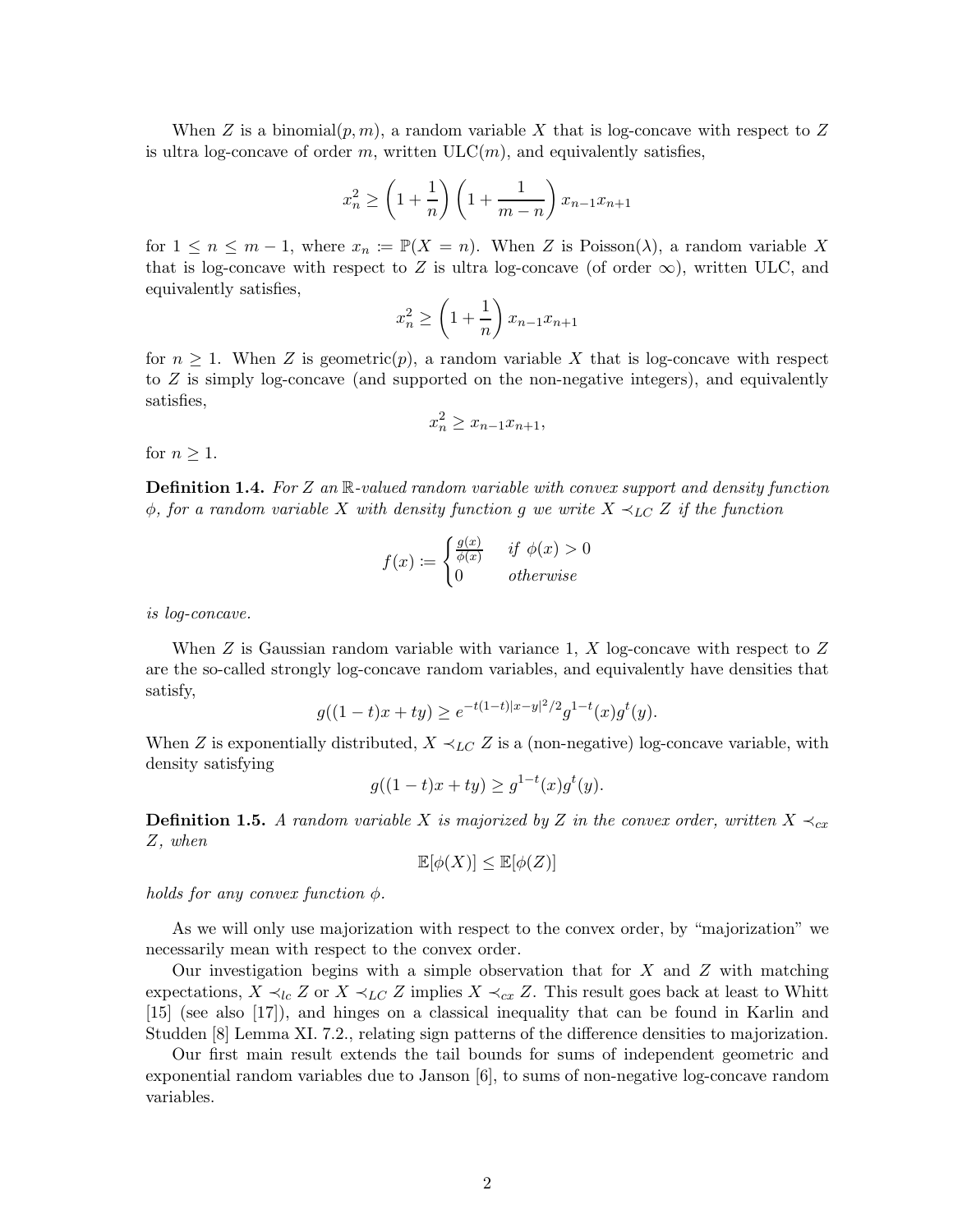**Theorem 1.6.** Let  $X_1, \ldots, X_n, n \geq 1$ , be independent log-concave random variables on  $\mathbb{N}\setminus\{0\}$ . Denote  $S_n = \sum_{i=1}^n X_i$ . Then, for all  $t \geq 1$ ,

$$
\mathbb{P}(S_n \ge t \mathbb{E}[S_n]) \le e^{-\frac{\mathbb{E}[S_n]}{\max_i \mathbb{E}[X_i]}(t-1-\log(t))},
$$

and for all  $t \leq 1$ ,

$$
\mathbb{P}(S_n \le t \mathbb{E}[S_n]) \le e^{-\frac{\mathbb{E}[S_n]}{\max_i \mathbb{E}[X_i]}(t-1-\log(t))}.
$$

Taking  $X_i$  to be geometric random variables recovers Theorem 2.1 and Theorem 3.1 of [6].

**Theorem 1.7.** Let  $X_1, \ldots, X_n$  be independent positive continuous log-concave random variables, with  $\mathbb{E}X_i = 1$ , and  $\lambda_i > 0$  with  $\lambda := \sum_{i=1}^n \lambda_i$  and  $X_{\lambda} := \sum_{i=1}^n \lambda_i X_i$ . Then, all  $t \geq 1$ ,

$$
\mathbb{P}(X_{\lambda} \geq t \lambda) \leq e^{-\lambda(\min_i \lambda_i)(t-1-\log(t))},
$$

and for all  $t \leq 1$ ,

$$
\mathbb{P}(X_{\lambda} \leq t \lambda) \leq e^{-\lambda(\min_i \lambda_i)(t-1-\log(t))}.
$$

Note that taking  $X_i$  to be i.i.d. exponential(1), and  $\lambda_i = \frac{1}{a_i}$  $\frac{1}{a_i}$  recovers Theorem 5.1 (i) and (iii) of Janson [6].

We extend the classical Chernoff-Hoeffding bounds [5] for independent Bernoulli sums, stated in terms of the relative entropy, to ultra log-concave random variables of order  $n$ . Recall that for  $X \sim \mu$  and  $Y \sim \nu$ , with  $\mu \ll \nu$ , their relative entropy is  $D(X||Y) \coloneqq \int \log \left(\frac{d\mu}{d\nu}\right) d\mu$ .

**Theorem 1.8.** For X  $ULC(n)$ , let  $\mu = \mathbb{E}X/n$ . Then for  $t \geq 0$ ,

$$
\mathbb{P}(X \ge (\mu + t)n) \le e^{-nD(\mu + t||\mu)},
$$
  

$$
\mathbb{P}(X \le (\mu - t)n) \le e^{-nD(\mu - t||\mu)}.
$$

Here,  $D(p||q) \coloneqq p \log \frac{p}{q} + (1-p) \log \frac{1-p}{1-q}$ .

We also recover the recent concentration inequalities derived for ULC random variables [1] used to generalize and improve the concentration inequalities for intrinsic volume random variables in [10].

**Theorem 1.9.** Let X be an ultra log-concave random variable. Then, for all  $t \geq 0$ ,

$$
\mathbb{P}(X - \mathbb{E}[X] \ge t) \le e^{-\frac{t^2}{2(t + \mathbb{E}[X])}},
$$

and

$$
\mathbb{P}(X - \mathbb{E}[X] \le -t) \le e^{-\frac{t^2}{2\mathbb{E}[X]}}.
$$

The notion of convex majorization will immediately give sharp comparisons between the expectation and other moments of log-concave variables, simply by the convexity (resp. concavity) of  $x \mapsto x^p$  for  $p \ge 1$  (resp.  $p \in (0,1)$ ). Through a (to be proven) extension of Whitt [15] (see Theorem 2.2), we are able to derive new sharp moment comparison results for discrete log-concave variables.

One of several results in this direction is the following theorem of Keilson [9], which we improve upon in the ultra log-concave case. These can be considered discrete analogs of the well known fact that in the continuous setting, the function  $t \mapsto \frac{1}{\Gamma(p+1)} \int_0^{+\infty} t^p f(t) dt$  is logconcave whenever  $f$  is log-concave. This also complements the recent confirmation in [13] of the conjectured (see [14]) log-concavity of the map  $t \mapsto t \sum_i x_i^t$  for  $x_i$  a monotone log-concave sequence. We use the notation  $(m)_n = \frac{m!}{(m-n)!}$ .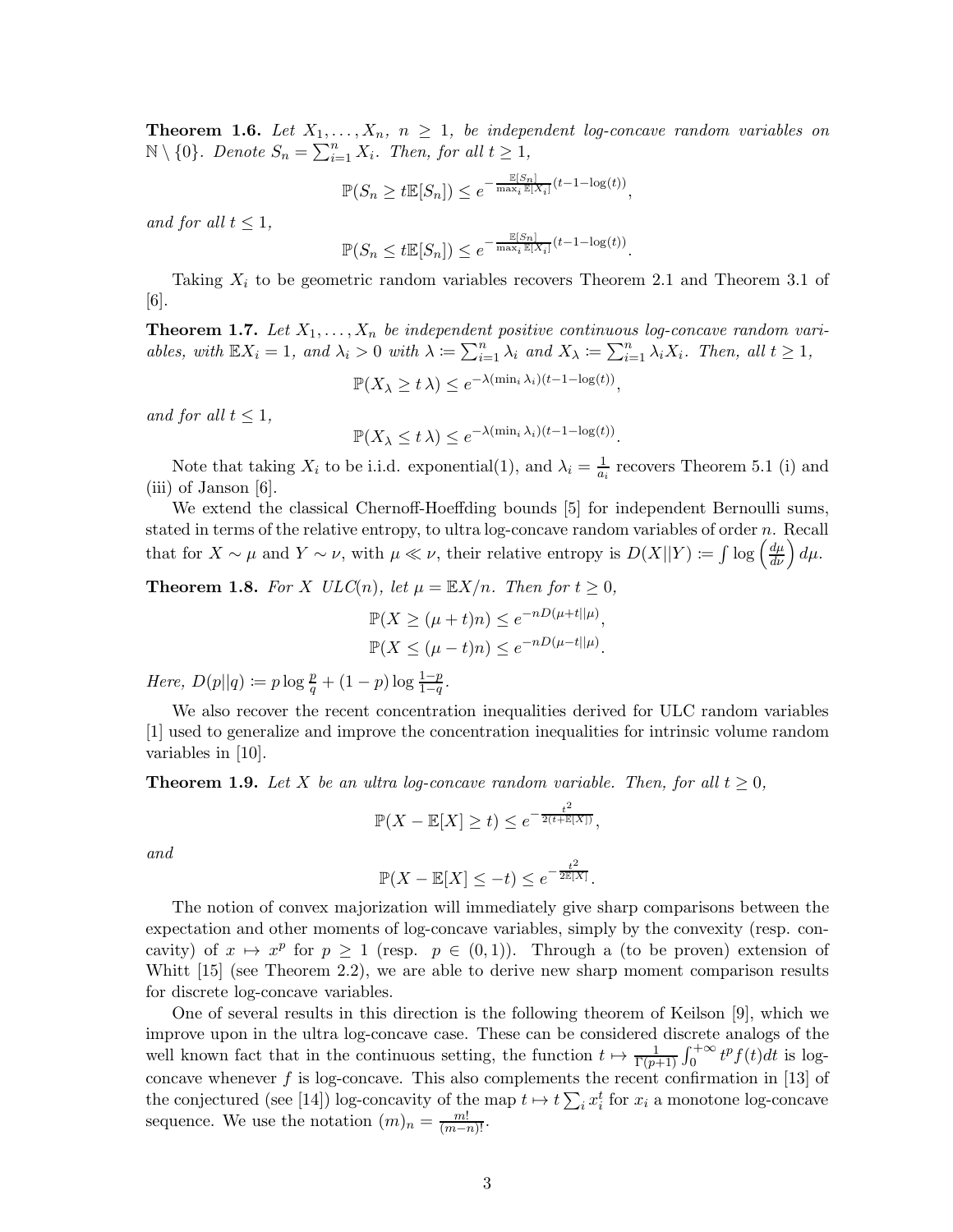**Theorem 1.10** (Keilson). Let X be a discrete log-concave random variable supported on  $\mathbb{N}$ . Then the function

$$
\Phi \colon p \mapsto \frac{1}{p!} \mathbb{E}[(X)_p]
$$

is log-concave on N, where  $\mathbb{E}[(X)_p]$  are the factorial moments of X.

A strengthening is obtained under ultra log-concavity.

**Theorem 1.11.** For X a  $ULC(n)$  random variable,

$$
\Phi \colon p \mapsto \frac{\mathbb{E}[(X)_p]}{(n)_p}
$$

is log-concave, or equivalently

$$
\mathbb{E}[(X)_p]^2 \ge c_n(p)\mathbb{E}[(X)_{p+1}] \mathbb{E}[(X)_{p-1}]
$$
 (1)

with  $c_n(p) = \left(1 + \frac{1}{n-p}\right)$ ). When X is ULC, this should be interpreted as  $p \mapsto \mathbb{E}[(X)_p]$  is log-concave, or that (1) holds with  $c_{\infty}(p) = 1$  for all p.

As mentioned above the fact that log-concavity implies majorization from [15] was utilized by Yu in [17]. Yu used majorization techniques to simplify and slightly generalize results on the maximum entropy of compound Poisson distributions [7]. In particular Yu proved that for X ULC and Z Poisson $(\mathbb{E}[X]),$ 

$$
H(X) \le H(Z),
$$

where  $H$  denotes the usual Shannon entropy. Before stating a generalization of this result, let us recall the definition of the Rényi entropy.

**Definition 1.12.** For X with  $x_n = \mathbb{P}(X = n)$ , and  $\alpha \in (0, 1) \cup (1, \infty)$ ,

$$
H_{\alpha}(X) := \frac{1}{1-\alpha} \log \sum_{n} x_n^{\alpha}.
$$

Further,  $H_0(X) := \log |\{x_n > 0\}|$  with  $|\cdot|$  denoting cardinality,  $H_1(X) = H(X)$  the usual Shannon entropy  $-\sum_{n} x_n \log x_n$ , and  $H_{\infty}(X) = -\log ||x||_{\infty}$ , with  $||x||_{\infty} := \max_{n} x_n$ . When X is continuous with density function f we write

$$
h_\alpha(X) \coloneqq \frac{1}{1-\alpha} \log \int f^\alpha(x) dx,
$$

with  $h_0(X) := \log |\{f > 0\}|$  with  $|\cdot|$  denoting volume,  $h_1(X) = h(X) = -\int f(x) \log f(x) dx$ , and  $h_{\infty}(X) = -\log ||f||_{\infty}$ , with  $||f||_{\infty}$  denoting the essential supremum of f with respect to the Lebesgue measure.

**Theorem 1.13.** For a discrete random variable X such that  $X \prec_{lc} Z$ , if Z is log-concave satisfying  $\mathbb{E}[X] = \mathbb{E}[Z]$  then

$$
H_{\alpha}(X) \le H_{\alpha}(Z)
$$

for  $\alpha \leq 1$ . For X continuous satisfying  $X \prec_{LC} Z$  for a log-concave variable satisfying  $\mathbb{E}[X] = \mathbb{E}[Z],$ 

$$
h_{\alpha}(X) \leq h_{\alpha}(Z).
$$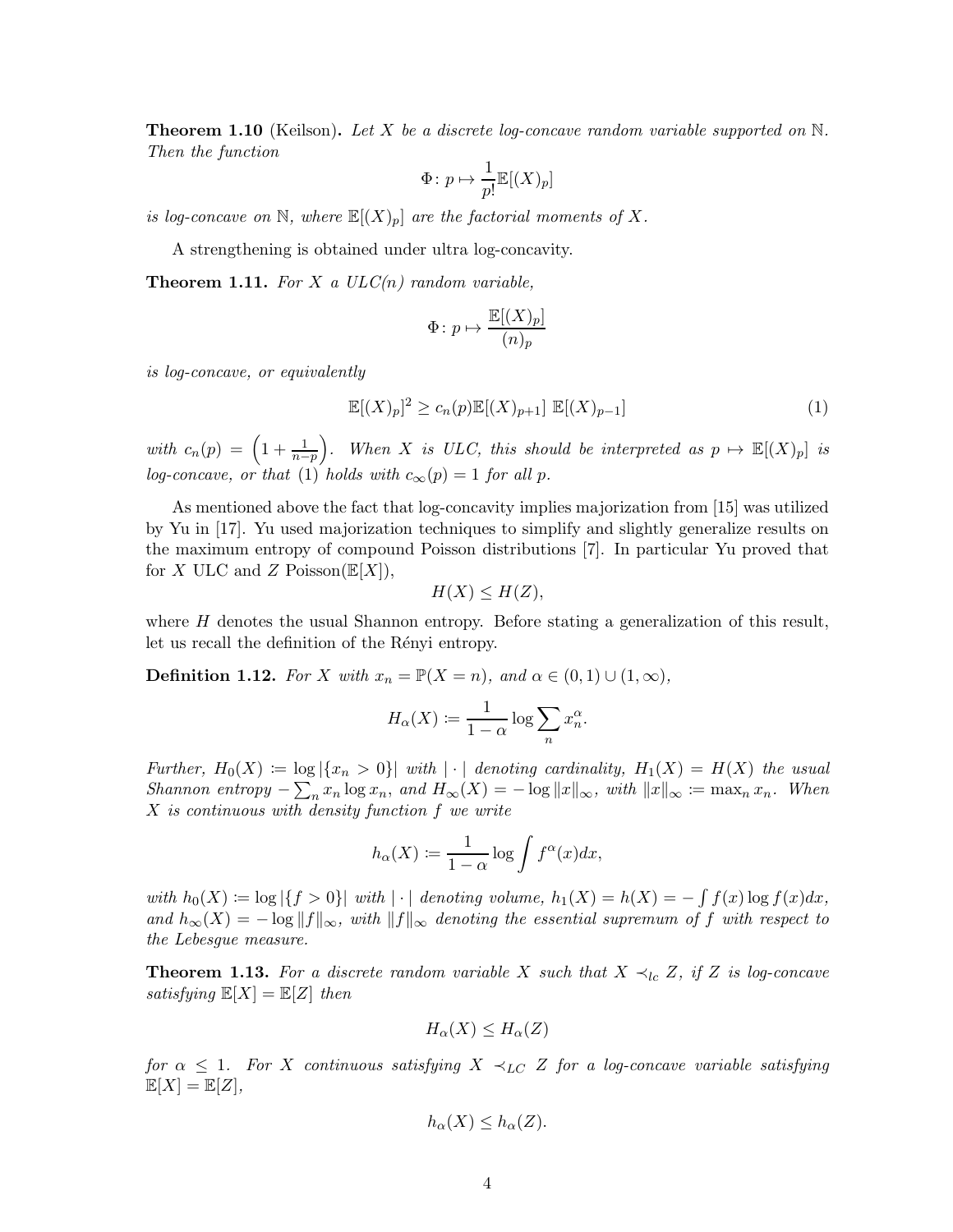As a consequence, with  $\alpha \leq 1$ , the geometric distribution and exponential distribution have maximum  $\alpha$ -entropy for fixed expectation among non-negative discrete and continuous log-concave distributions with fixed expectation, extending the classical fact that the geometric distribution and has maximum Shannon entropy among all positive distributions of fixed expectation. Further the Poisson distribution has maximum  $\alpha$ -entropy for fixed expectation extending [17], and the binomial $(p, n)$  has maximum  $\alpha$ -entropy among ULC $(n)$  variables with expectation  $pn$ , extending the result in the Shannon case given by Yu [16] proven through "thinning techniques", which extended Harremoës  $[4]$  who had proven the same result for the subset of  $ULC(n)$  consisting of independent Bernoulli sums of length n.

Let us outline the rest of the paper. In Section 2 we will deal with the technical aspects of the majorization results needed in both the continuous and discrete setting. The main technical result of this section is that if majorization is induced by relative log-concavity, then the majorization will be preserved under monotone maps. We then pursue our applications, in Section 3 concentration results are derived for the various classes of log-concave random variables. In Section 4 we will derive moment inequalities and in Section 5 we derive maximum entropy inequalities for the aforementioned log-concave classes.

## 2 Majorization of log-concave distributions

The following lemma describes a simple sufficient condition for majorization. Intuitively, it says that majorization holds when the density function of  $X$  and  $Y$  "cross" twice.

**Theorem 2.1.** Suppose that f and g are non-negative probability density functions on  $[0, +\infty)$ with respect to a measure  $\mu$  such that

$$
\int_0^\infty f(x)d\mu(x) = \int_0^\infty g(x)d\mu(x) = 1
$$

and

$$
\int_0^\infty x f(x) d\mu(x) = \int_0^\infty x g(x) d\mu(x) < +\infty
$$

and there exists an interval  $I \subseteq (0,\infty)$  such that  $g(y) \leq f(y)$  for  $y \in I$  while  $g(z) \geq f(z)$  for  $z \notin I$ , then  $\phi: (0,\infty) \to \mathbb{R}$  convex implies,

$$
\int_0^\infty \varphi(x)f(x)d\mu(x) \le \int_0^\infty \varphi(x)g(x)d\mu(x).
$$

*Proof.* Let us assume that  $X \sim f d\mu$  and define

$$
\Phi_X(\lambda) := \int [x - \lambda]_+ f(x) d\mu(x) = \mathbb{E}[[X - \lambda]_+].
$$

Then,

$$
\Phi_X(\lambda) = \int_0^\infty \mathbb{P}([X - \lambda]_+ > t) dt
$$

$$
= \int_0^\infty \mathbb{P}(X > \lambda + t) dt
$$

$$
= \int_\lambda^\infty \mathbb{P}(X > t) dt.
$$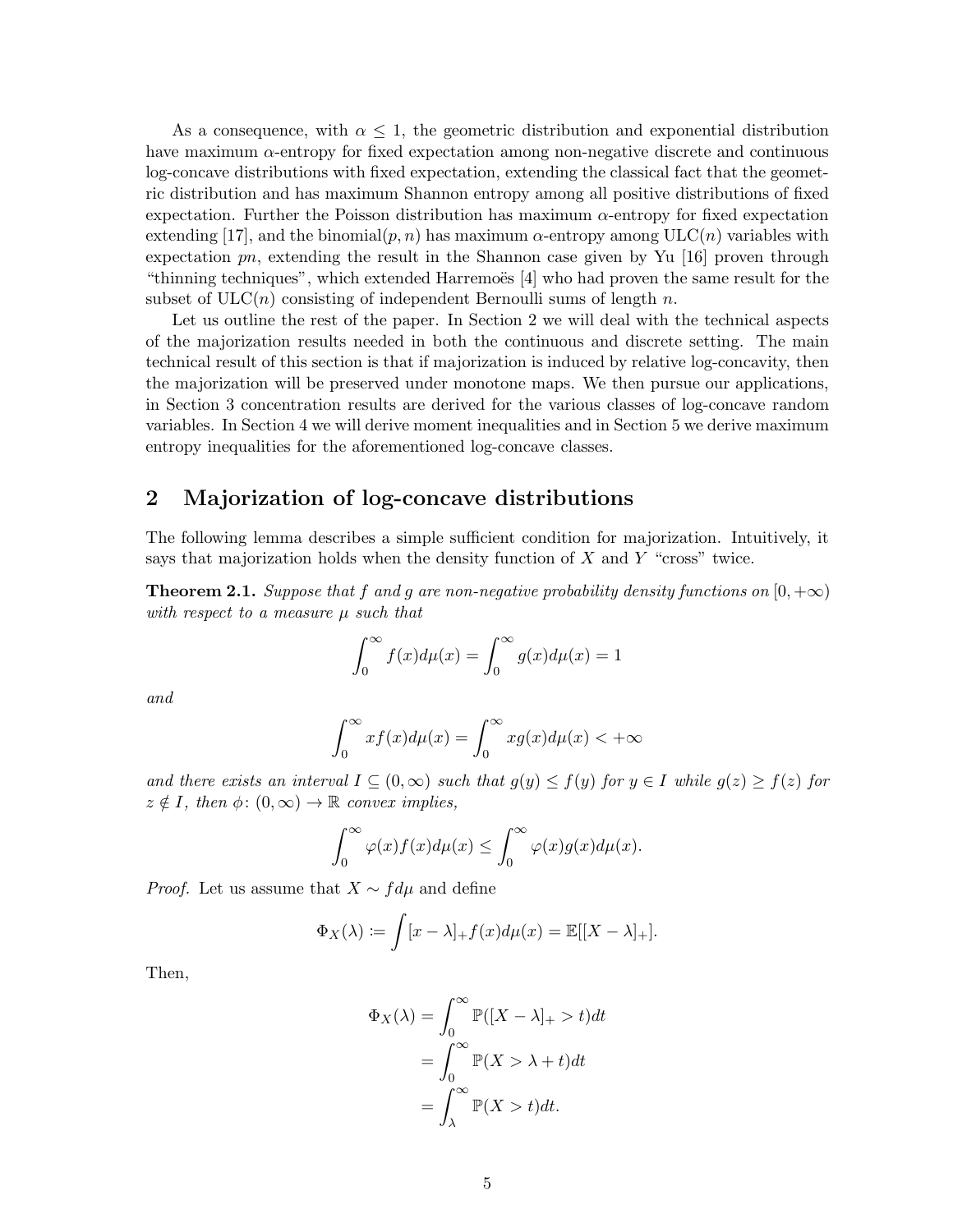Hence, for a smooth compactly supported function  $\phi$ ,

$$
\int_0^\infty \phi'(\lambda)\Phi_X(\lambda)d\lambda = \int_0^\infty \left(\int_0^t \phi'(\lambda)d\lambda\right)\mathbb{P}(X>t)dt
$$

$$
= \int_0^\infty (\phi(t) - \phi(0))\mathbb{P}(X>t)dt.
$$

Thus, as the derivative f' of a distribution f given by the relation  $\langle f', \phi \rangle = -\langle f, \phi \rangle$ ,

$$
\frac{d}{d\lambda}\mathbb{E}[[X-\lambda]_+] = -\mathbb{P}(X > \lambda) + \delta_0 \mathbb{E}[X]
$$

as distributions. Similarly,

$$
\int_0^\infty \phi'(\lambda) \mathbb{P}(X > \lambda) d\lambda = \int_0^\infty \phi'(\lambda) \left( \int_0^\infty \mathbb{1}_{(\lambda, +\infty)}(t) f(t) d\mu(t) \right) d\lambda
$$

$$
= \int_0^\infty \left( \int_0^t \phi'(\lambda) d\lambda \right) f(t) d\mu(t)
$$

$$
= \int_0^\infty (\phi(t) - \phi(0)) f(t) d\mu(t).
$$

That is, the distributional derivative of  $\mathbb{P}(X > \lambda)$  is given by  $\phi \mapsto -\int \phi f d\mu + \phi(0)$ . Denoting

$$
\Psi(\lambda) = \int_0^\infty [x - \lambda]_+(g(x) - f(x))d\mu(x),
$$

and repeating the above argument for a random variable  $Z \sim g d\mu$  will show that, as distributional derivatives,

$$
\Psi'(\lambda) = \mathbb{P}(X > \lambda) - \mathbb{P}(Z > \lambda),
$$
  

$$
\Psi''(\phi) = \int \phi(x)(g - f)(x)d\mu(x).
$$

By assumption  $\Psi(0) = \lim_{\lambda \to \infty} \Psi(\lambda) = 0$  and further it follows from the computation above that  $\Psi'(0) \ge \lim_{\lambda \to \infty} \Psi'(\lambda) = 0$ . Finally,  $\Psi''$  is a non-negative measure on  $I^c$ , and a nonpositive measure on I. Thus  $\Psi'$  is non-increasing on I and non-decreasing on  $I^c$ , and hence  $\Psi'$  is non-negative on  $[0, a)$  and non-positive on  $(a, \infty)$  for some  $a > 0$ , and finally  $\Psi \ge 0$ .

**Theorem 2.2.** Let  $u: [0, +\infty) \to [0, +\infty)$  be a strictly increasing function. Suppose that f and g are non-negative probability density functions on  $[0, +\infty)$  with respect to a measure  $\mu$ such that

$$
\int_0^\infty f(x)d\mu(x) = \int_0^\infty g(x)d\mu(x) = 1
$$

and

$$
\int_0^\infty u(x)f(x)d\mu(x) = \int_0^\infty u(x)g(x)d\mu(x) < +\infty
$$

and there exists an interval  $I \subseteq (0,\infty)$  such that  $g(y) \le f(y)$  for  $y \in I$  while  $g(z) \ge f(z)$  for  $z \notin I$ , then  $\phi: (0, \infty) \to \mathbb{R}$  convex implies,

$$
\int_0^\infty \varphi(u(x))f(x)d\mu(x) \le \int_0^\infty \varphi(u(x))g(x)d\mu(x).
$$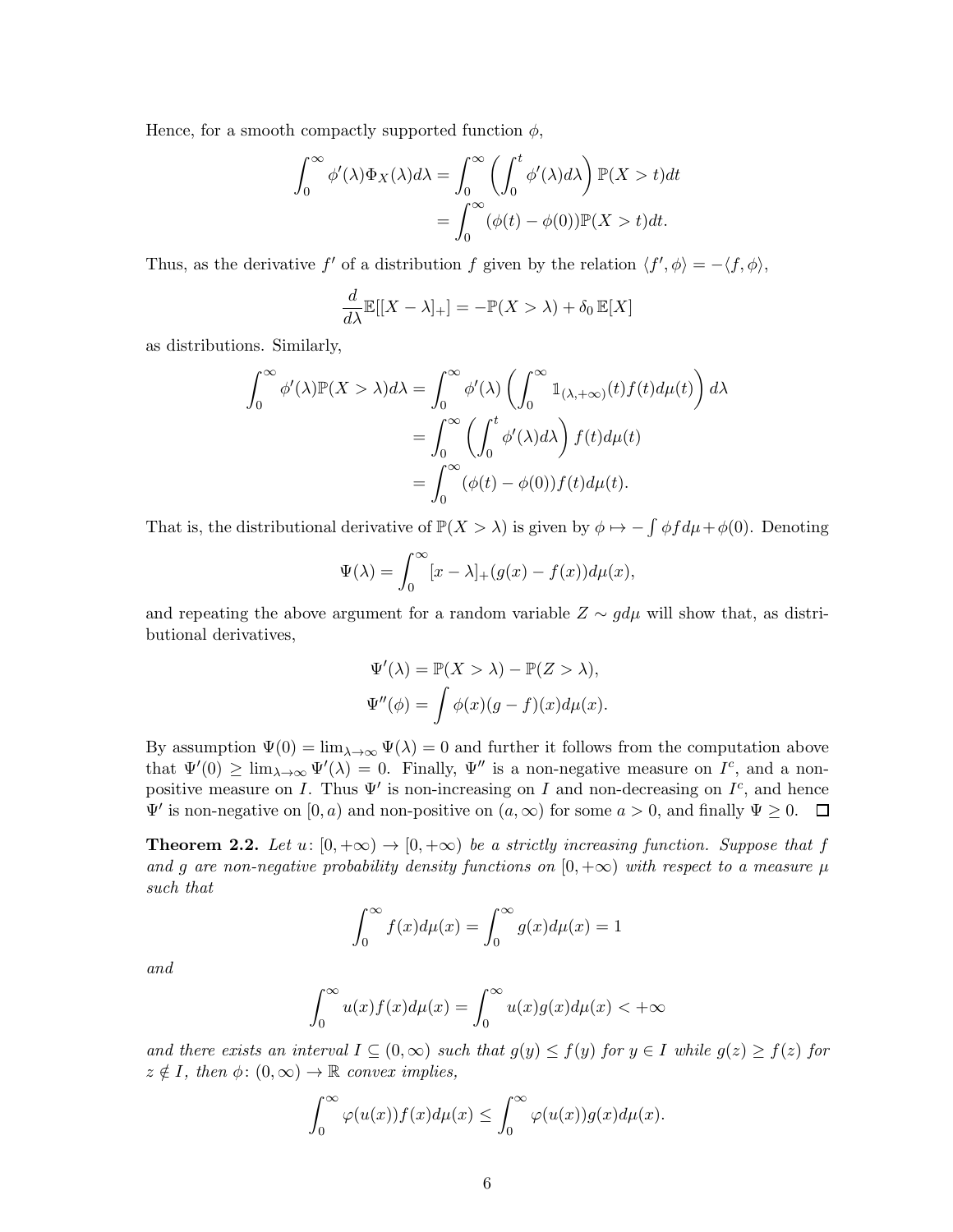*Proof.* Repeating the above argument, let us assume that  $X \sim f d\mu$  and define

$$
\Phi_X(\lambda) := \int [u(x) - \lambda]_+ f(x) d\mu(x) = \mathbb{E}[[u(X) - \lambda]_+].
$$

Then,

$$
\Phi_X(\lambda) = \int_0^\infty \mathbb{P}([u(X) - \lambda]_+ > t)dt
$$

$$
= \int_0^\infty \mathbb{P}(u(X) > \lambda + t)dt
$$

$$
= \int_\lambda^\infty \mathbb{P}(u(X) > t)dt.
$$

Hence, for a smooth compactly supported function  $\phi$ ,

$$
\int_0^\infty \phi'(\lambda)\Phi_X(\lambda)d\lambda = \int_0^\infty \left(\int_0^t \phi'(\lambda)d\lambda\right)\mathbb{P}(u(X) > t)dt
$$

$$
= \int_0^\infty (\phi(t) - \phi(0))\mathbb{P}(u(X) > t)dt.
$$

Thus, as the derivative f' of a distribution f given by the relation  $\langle f', \phi \rangle = -\langle f, \phi \rangle$ ,

$$
\frac{d}{d\lambda}\mathbb{E}[[u(X) - \lambda]_{+}] = -\mathbb{P}(u(X) > \lambda) + \delta_0 \mathbb{E}[u(X)]
$$

as distributions. Similarly,

$$
\int_0^\infty \phi'(\lambda) \mathbb{P}(u(X) > \lambda) d\lambda = \int_0^\infty \phi'(\lambda) \left( \int_0^\infty \mathbb{1}_{(u^{-1}(\lambda), +\infty)}(t) f(t) d\mu(t) \right) d\lambda
$$

$$
= \int_0^\infty \left( \int_0^{u(t)} \phi'(\lambda) d\lambda \right) f(t) d\mu(t)
$$

$$
= \int_0^\infty (\phi(u(t)) - \phi(0)) f(t) d\mu(t).
$$

That is, the distributional derivative of  $\mathbb{P}(X > \lambda)$  is given by  $\phi \mapsto -\int (\phi \circ u) f d\mu + \phi(0)$ . Denoting

$$
\Psi(\lambda) = \int_0^\infty [u(x) - \lambda]_+(g(x) - f(x))d\mu(x),
$$

and repeating the above argument for a random variable  $Z \sim g d\mu$  will show that, as distributional derivatives,

$$
\Psi'(\lambda) = \mathbb{P}(u(X) > \lambda) - \mathbb{P}(u(Z) > \lambda),
$$
  

$$
\Psi''(\phi) = \int \phi(u(x))(g - f)(x)d\mu(x).
$$

By assumption  $\Psi(0) = \lim_{\lambda \to \infty} \Psi(\lambda) = 0$  and further it follows from the computation above that  $\Psi'(0) \ge \lim_{\lambda \to \infty} \Psi'(\lambda) = 0$ . Finally,  $\Psi''$  is a non-negative measure on  $I^c$ , and a nonpositive measure on I. Thus  $\Psi'$  is non-increasing on I and non-decreasing on  $I^c$ , and hence  $\Psi'$  is non-negative on  $[0, a)$  and non-positive on  $(a, \infty)$  for some  $a > 0$ , and finally  $\Psi \ge 0$ .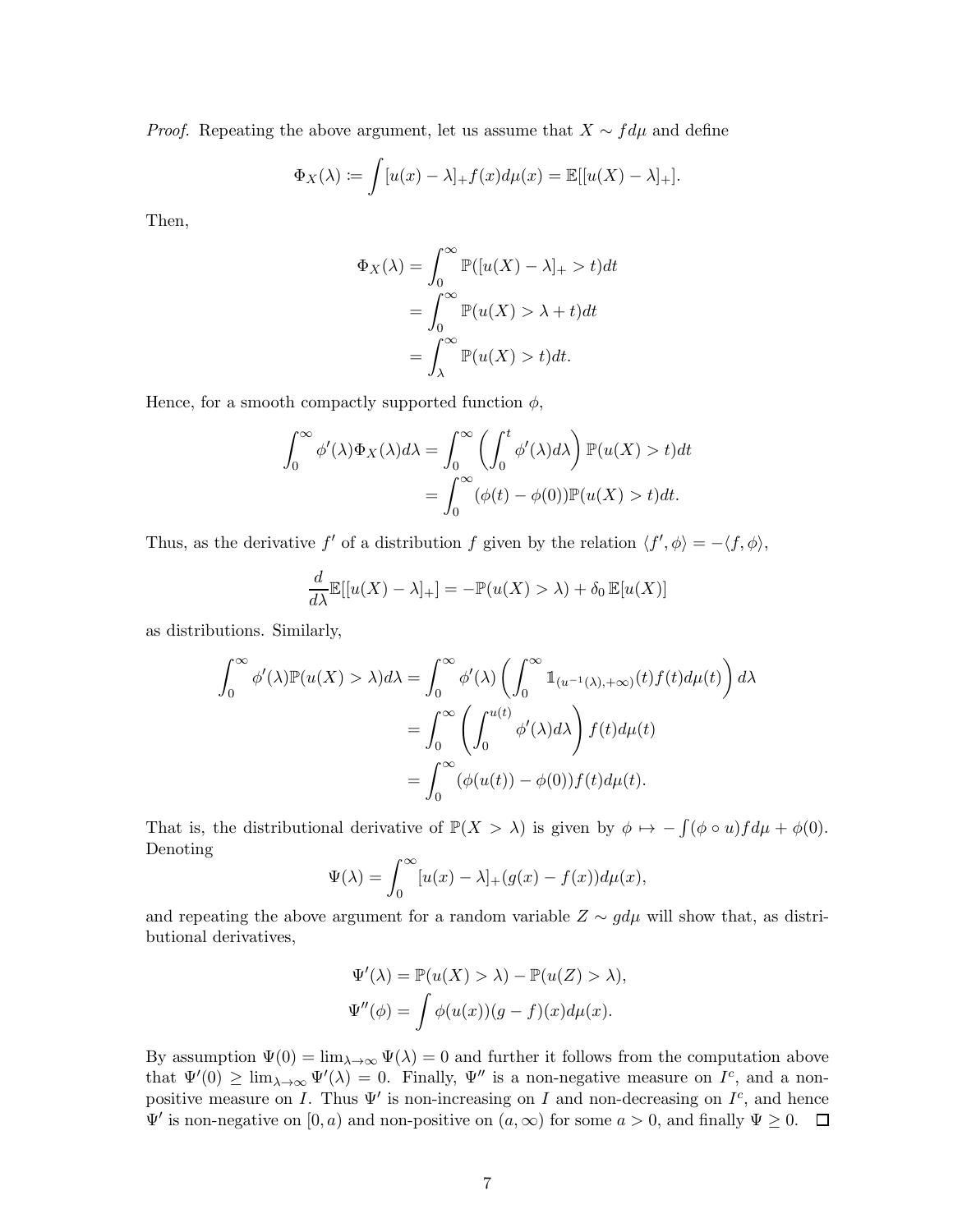**Remark 2.3.** The result applies to non-decreasing functions u that are right-continuous by defining its generalized inverse as

$$
u^{-1}(y) = \inf\{x \ge 0 : u(x) > y\}, \quad y \ge 0,
$$

with the convention inf $\emptyset = +\infty$ . By definition and right-continuity, we have  $u^{-1}(\lambda) \leq t \Longleftrightarrow$  $\lambda < u(t)$ , therefore,

$$
\{u(X) > \lambda\} = \{X \ge u^{-1}(\lambda)\},\
$$

and thus

$$
\int_0^\infty \phi'(\lambda) \mathbb{P}(u(X) > \lambda) d\lambda = \int_0^\infty \phi'(\lambda) \left( \int_0^\infty \mathbb{1}_{[u^{-1}(\lambda), +\infty)}(t) f(t) d\mu(t) \right) d\lambda
$$

$$
= \int_0^\infty \left( \int_0^{u(t)} \phi'(\lambda) d\lambda \right) f(t) d\mu(t)
$$

$$
= \int_0^\infty (\phi(u(t)) - \phi(0)) f(t) d\mu(t).
$$

Hence, we arrive to the same conclusion that

$$
\Psi''(\phi) = \int \phi(u(x))(g - f)(x)d\mu(x).
$$

If  $\mu$  and  $\nu$  are measures on a measurable space  $(E, \mathcal{F})$ , we consider the pushforward measures  $T_*\mu$  and  $T_*\nu$  as measures on the measurable space induced by T,  $(T(E), T(\mathcal{F}))$ , where the  $\sigma$ -algebra  $T(\mathcal{F})$  is defined by  $A \subseteq T(E)$  belongs to  $T(\mathcal{F})$  if and only if  $T^{-1}(A) \in \mathcal{F}$ .

**Proposition 2.4.** Let  $\mu$  and  $\nu$  be Borel measures such that  $\nu \ll \mu$ . Then for any measurable function  $T, T_*\nu \ll T_*\mu$ . In particular, if  $T_*\mu$  is  $\sigma$ -finite, then  $\frac{dT_*\nu}{dT_*\mu}$  exists.

*Proof.*  $T_*\mu(A) = \mu(T^{-1}(A)) = 0$  implies  $\nu(T^{-1}(A)) = T_*\nu(A) = 0$ , so that  $T_*\nu \ll T_*\mu$  and the Radon-Nikodym theorem implies that  $\frac{dT_*\nu}{dT_*\mu}$  exists if  $T_*\mu$  is  $\sigma$ -finite.  $\Box$ 

**Theorem 2.5.** Let  $\nu \ll \mu$  be  $\sigma$ -finite measures on R and T be non-increasing such that  $T_*\mu$ is  $\sigma$ -finite, then on  $T(supp(\mu))$ 

$$
\frac{dT_*\nu}{dT_*\mu}(y) := f(y) = \begin{cases} \frac{\nu(T^{-1}\{y\})}{\mu(T^{-1}\{y\})} & \text{for } \#\{T^{-1}\{y\}\} > 1\\ \frac{d\nu}{d\mu} \circ T^{-1}(y) & \text{for } \#\{T^{-1}\{y\}\} = 1 \end{cases}
$$

where  $x = T^{-1}(y)$  is the unique point such that  $T(x) = y$  and we use the convention that  $\overline{0}$  $\frac{0}{0} \coloneqq 0.$ 

*Proof.* Since T is non-decreasing, we have that for  $y \in T(\mathbb{R})$ ,  $T^{-1}(\{y\}) = \{x \in \mathbb{R} : T(x) = y\}$ is an interval (possibly reduced to a singleton). Therefore, there are only countably many  $y$ 's such that  $\#T^{-1}(\{y\}) > 1$ . Let us enumerate such y's as  $\{y_i\}_{i \in I}$ , for some index set  $I \subset \mathbb{N}$ , and let us denote  $K = \{y \in T(\mathbb{R}) : \#T^{-1}(\{y\}) = 1\}$ . Note that for all  $i \in I$ ,

$$
T_*\nu(\{y_i\}) = \nu(\{T^{-1}(\{y\})\}) = \frac{\nu(\{T^{-1}(\{y\})\})}{\mu(\{T^{-1}(\{y\})\})} \mu(\{T^{-1}(\{y\})\}) = f(y)\mu(\{T^{-1}(\{y\})\}) = \int_{\{y\}} f dT_*\mu.
$$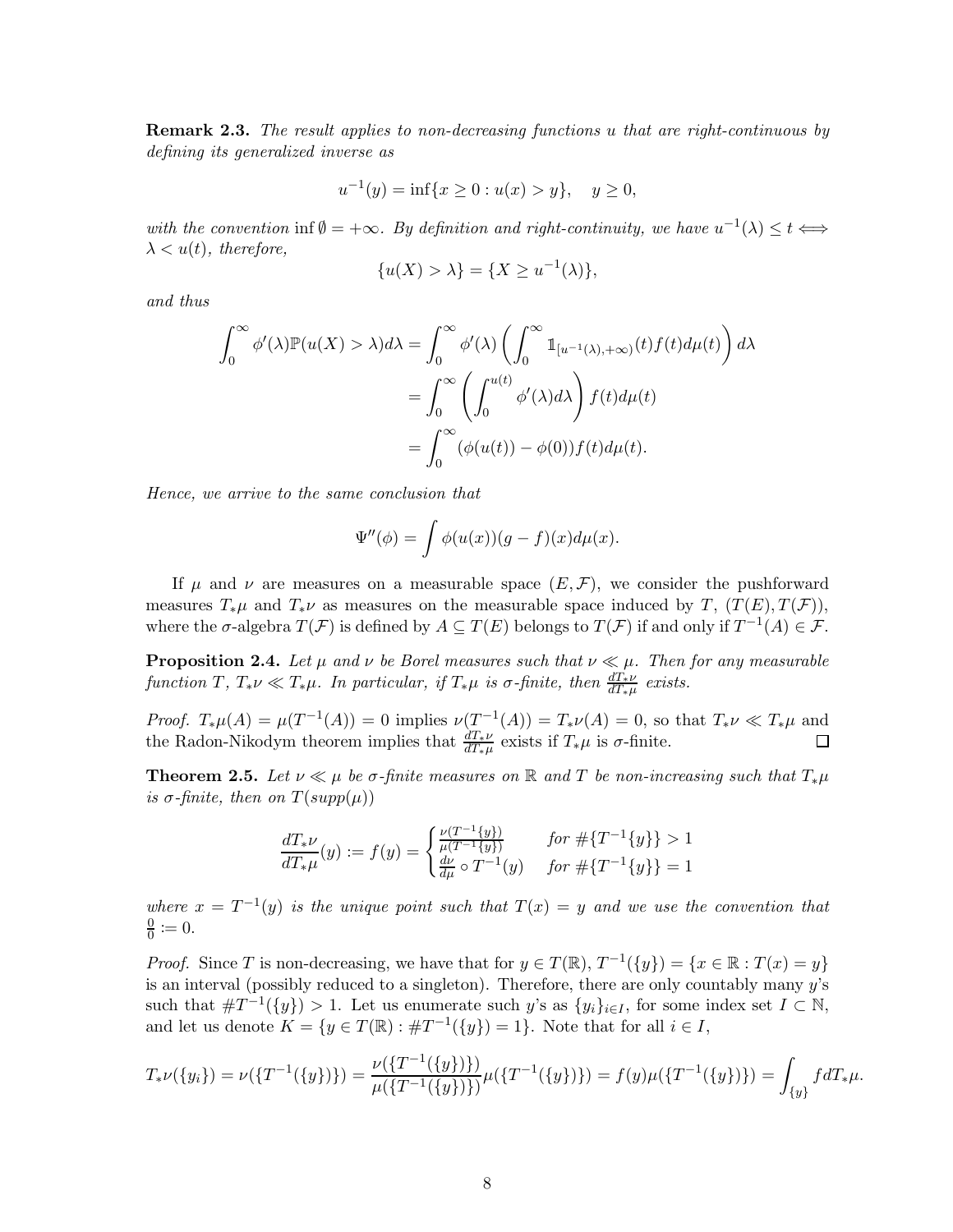Therefore, for any Borel set  $A \subset \mathbb{R}$ ,

$$
T_*\nu(A \cap K^c) = \sum_{i \in I: y_i \in A} T_*\nu(\{y_i\}) = \sum_{i \in I: y_i \in A} \int_{\{y_i\}} f dT_*\mu = \int_{A \cap K^c} f dT_*\mu.
$$

On the other hand, since  $T^{-1}$  defines a map on K, one may write for  $y \in K$ ,  $T^{-1}(\{y\}) =$  $T^{-1}(y) \in \mathbb{R}$ , so that if  $x \in T^{-1}(K)$ , we have  $T^{-1}(T(x)) = x$ , and thus

$$
\frac{d\nu}{d\mu}(x) = \frac{d\nu}{d\mu}(T^{-1}(T(x))) = f(T(x)).
$$

Therefore, for any Borel set  $A \subset \mathbb{R}$ ,

$$
T_*\nu(A \cap K) = \nu(T^{-1}(A) \cap T^{-1}(K)) = \int 1_{A \cap K}(T(x)) \frac{d\nu}{d\mu}(x) d\mu(x)
$$
  
= 
$$
\int 1_{A \cap K}(T(x)) f(T(x)) d\mu(x)
$$
  
= 
$$
\int_{A \cap K} f dT_*\mu.
$$

We conclude by writing

$$
T_*\nu(A) = T_*\nu(A \cap K) + T_*\nu(A \cap K^c) = \int_{A \cap K} f dT_*\mu + \int_{A \cap K^c} f dT_*\mu = \int_A f dT_*\mu.
$$

**Definition 2.6.** For a set  $S \subseteq \mathbb{R}$ , a function  $F: S \to \mathbb{R}$  has finitely many zero crossings if there exists a partition  $\{S_i\}_{i=0}^n$  of S, with  $S_0 < \cdots < S_n$ , such that for all  $x \in S_i$ ,  $y \in S_{i+1}$ ,  $F(x)F(y) < 0$  and for all  $x, y \in S_i$ ,

$$
F(x)F(y) \ge 0. \tag{2}
$$

An F with finitely many zero crossings has N-zero crossings, when there exists  $\{S_i\}_{i=0}^N$  a minimal partition of  $S$  satisfying  $(2)$ .

**Theorem 2.7.** Suppose that  $\nu$  and  $\gamma$  have densities f and q on a set S with respect to  $\mu$ , and that  $f-g$  has n-zero crossings, and that T is a non-decreasing function such that  $T_*\mu$  is  $\sigma$ -finite, then  $T_*\nu$  and  $T_*\gamma$  have densities  $f^*$  and  $g^*$  on  $T(S)$  with respect to  $T_*\mu$  and  $f^*-g^*$ has no more than *n*-zero crossings.

Proof. By Radon-Nikodym and Theorem 2.5

$$
f^* - g^* = \begin{cases} \frac{\nu(T^{-1}\{y\}) - \gamma(T^{-1}\{y\})}{\mu(T^{-1}\{y\})} & \text{for } \#\{T^{-1}\{y\}\} > 1\\ (f - g) \circ T^{-1}(y) & \text{for } \#\{T^{-1}\{y\}\} = 1 \end{cases} \tag{3}
$$

Let  $\{S_i\}_{i=0}^n$  denote a minimal partition of S with respect to F, so that  $F(S_i)F(S_{i+1}) \leq 0$ with  $s \in S_i$  and  $s' \in S_{i+1}$  such that  $F(s)F(s') < 0$ . Define a partition of  $T(S)$  by

$$
J_0 = \{ y \in T(S_0) : \text{ for all } s \in S_0, \, (f^* - g^*)(y)F(s) \ge 0 \},
$$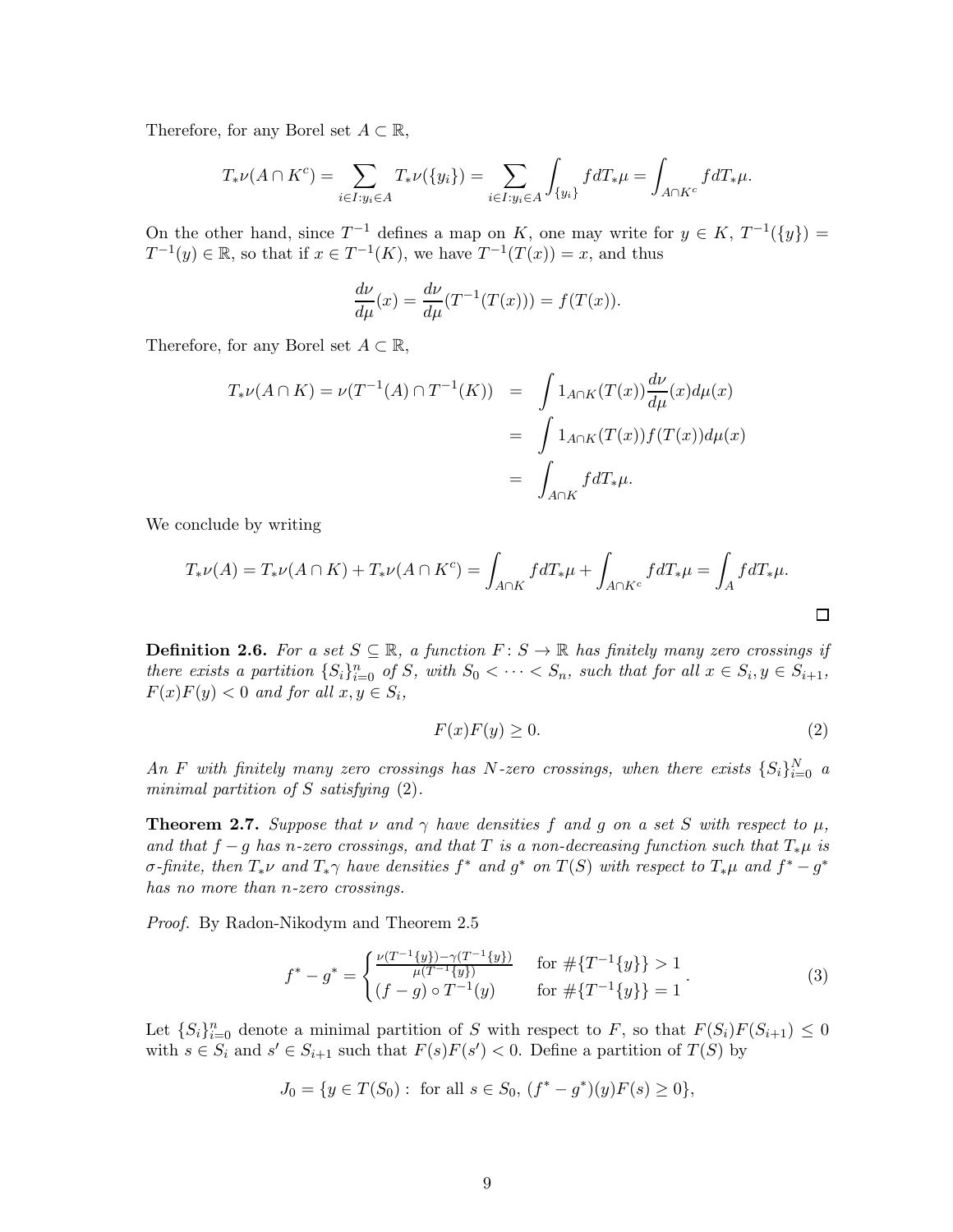and for  $i \geq 1$ ,

$$
J_i = \{ y \in T(S_i) : \text{ for all } s \in S_i, (f^* - g^*)(y)F(S_i) \ge 0 \} - \left( \bigcup_{k=0}^{i-1} J_k \right).
$$

The  $J_i$  are by definition disjoint. Further taking  $y_1, y_2 \in J_i$  and  $s \in S_i$  such that  $F(s) \neq 0$ we have by definition

$$
(f^* - g^*)(y_1)(f^* - g^*)(y_2) = \frac{(f^* - g^*)(y_1)F(s)(f^* - g^*)(y_2)F(s)}{F^2(s)} \ge 0.
$$

Thus it suffices to show that  $\bigcup_{i=0}^n J_i = T(S)$ . Given  $y \in T(S)$ , then  $y \in T(S_i)$  for some i by definition, and by monotonicity of T it follows that  $y \in T(S_k) \cap \cdots \cap T(S_{k+l})$  for some k minimal and some  $l \geq 0$  maximal. If  $(f^* - g^*)(y)F(s) \geq 0$  for all  $s \in S_k$ , we are done, as by definition we then have  $y \in J_k$ . Thus assume that there exists  $s \in S_k$  such that  $(f^* - g^*)(y)F(s) < 0$ . Therefore, for all  $t \in S_{k+1}$ ,  $(f^* - g^*)(y)F(t) \ge 0$  as  $(f^* - g^*)(y)F(s) \le 0$ and  $F(t)F(s) \leq 0$ . We need only prove that  $y \in T(S_{k+1})$  as it will follow that  $y \in J_{k+1}$ . However if  $y \notin T(S_{k+1})$  then  $T^{-1}(\{y\}) \subseteq S_k$  so that (3) and the definition of the partition  ${S_i}$  gives  $(f^* - g^*)(y)F(s) \ge 0$  for any  $s \in S_k$  which contradicts the assumption that there exists  $s \in S_k$  such that  $(f^* - g^*)(y)F(s) < 0$ . Thus  $y \in S_{k+1}$  and the proof is complete.

For the next theorem, we say that a random variable  $X$  is log-concave (resp. log-affine) with respect to a Borel measure  $\mu$  if it admits a probability density function with respect to  $\mu$  that is log-concave (resp. log-affine). In other words, if there exists a log-concave function f such that

$$
dP_X = fd\mu.
$$

**Theorem 2.8.** Let  $\mu$  be a Borel measure on  $[0, +\infty)$ . For X a non-negative random variable that is log-concave with respect to  $\mu$ , and Y a non-negative random variable that is log-affine with respect to  $\mu$  on the entire support of  $\mu$ , and satisfying  $\mathbb{E}[Y] = \mathbb{E}[X]$ , then

$$
X \prec_{cx} Y.
$$

*Proof.* We will show that the probability density function of X and Y with respect to  $\mu$  have exactly 2 crossings and apply Theorem 2.2. Let us denote by f the p.d.f. of X and by a the p.d.f. of Y. Since f is log-concave, and a is log-affine, f and a can have at most two crossings.

If  $f = a$ , there is nothing to prove, so let us assume that there exists x such that  $f(x) \neq$  $a(x)$ . In this case, we claim f and a must have exactly two crossings. If there are no crossings then we have  $f(x) \leq a(x)$  for all x or  $f(x) \geq a(x)$  for all x with strict inequality for some y. In either case, this contradicts  $\int f(x)d\mu(x) = \int a(x)d\mu(x) = 1$ .

To have exactly one crossing, would contradict  $\mathbb{E}[X] = \mathbb{E}[Y]$ . Indeed, say  $a(x) \ge f(x)$  for  $x \leq x_1$  and  $a(x) \leq f(x)$  for  $x > x_1$ . But this would imply  $\mathbb{P}(Y > t) \geq \mathbb{P}(X > t)$  for all  $t > 0$ , with a strict inequality for some  $t$  (else X and Y would be the same distribution) and hence

$$
\mathbb{E}[Y] = \int_0^\infty \mathbb{P}(Y > t)dt > \int_0^\infty \mathbb{P}(X > t)dt = \mathbb{E}[X]
$$

gives the contradiction. Thus applying Theorem 2.2, we obtain  $X \prec_{cx} Y$ .

 $\Box$ 

The following generalization of Theorem 2.8 is needed in some applications, such as moments comparison (see Section 4).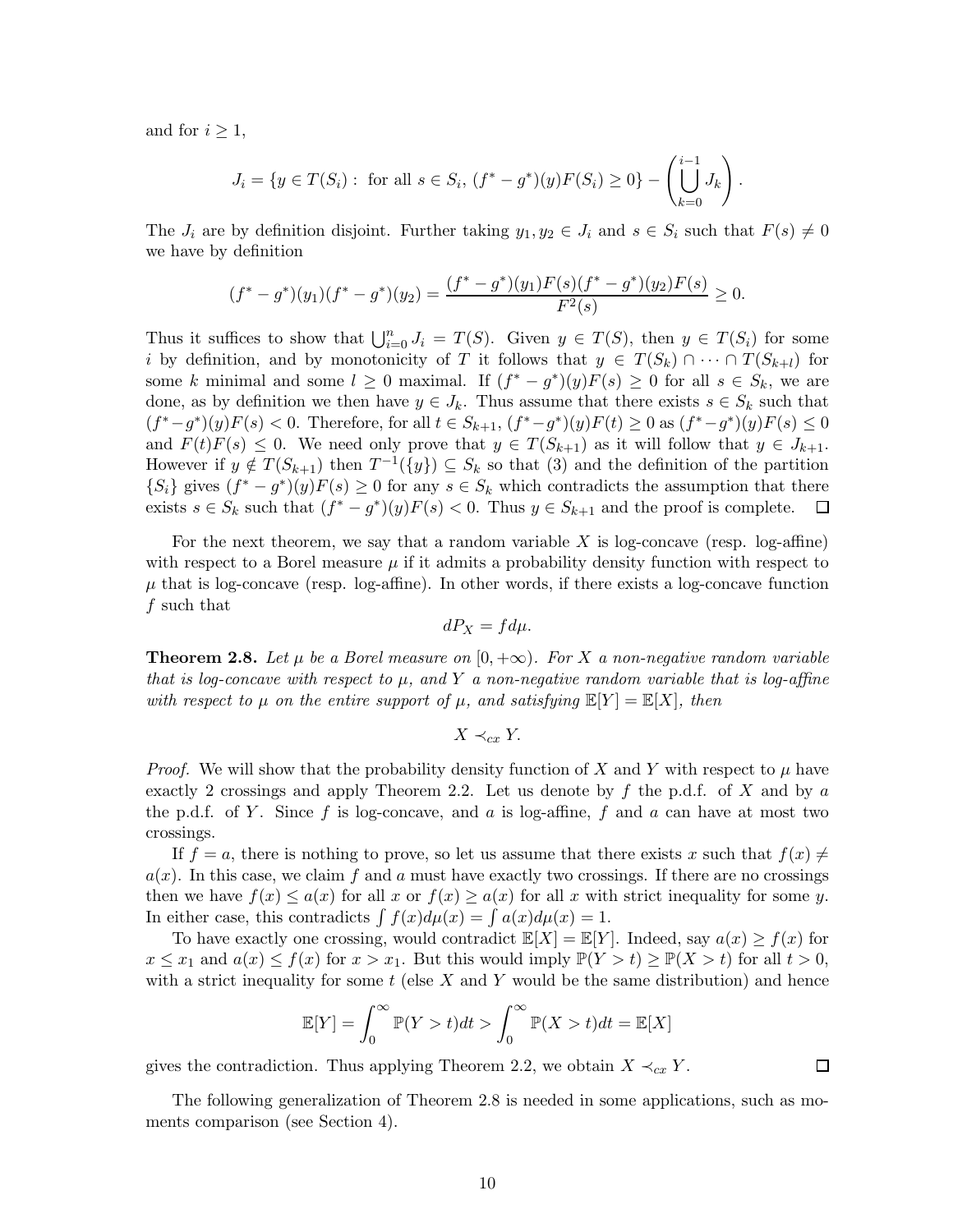**Theorem 2.9.** Suppose that X is log-concave with respect to  $\gamma$  and that Y is log-affine with respect to  $\gamma$  on the entirety of the support of  $\gamma$ . If u is a non-decreasing function such that  $\mathbb{E}[u(X)] = \mathbb{E}[u(Y)],$  then

$$
u(X) \prec_{cx} u(Y).
$$

*Proof.* If X is log-concave and Y is log-affine with respect to a reference measure  $\gamma$ , then as in the proof of Theorem 2.8, their densities have at most two crossings. Since  $u$  is non-decreasing  $u(X)$  and  $u(Y)$  have at most two crossings by Theorem 2.7. If  $u(X) = u(Y)$  the proof is trivial, hence we may assume there is at least one crossing of  $u(X)$  and  $u(Y)$ , and since exactly one crossing would again contradict  $\mathbb{E}[u(X)] = \mathbb{E}[u(Y)]$  the proof is complete.  $\Box$ 

### 3 Concentration inequalities

The first application of majorization is used toward deriving concentration inequalities. Let X be a discrete log-concave random variable with respect to a reference measure  $\gamma$ . According to Theorem 2.8, if Z is  $\gamma$ -log-affine supported on the whole  $\{\gamma > 0\}$  such that  $\mathbb{E}[Z] = \mathbb{E}[X]$ , then  $X \prec_{cx} Z$ . As the result, for all convex function  $\phi$ ,

$$
\mathbb{E}[\phi(X)] \le \mathbb{E}[\phi(Z)].\tag{4}
$$

The following result demonstrates that Chernoff-type tail bounds on a variable can be transferred to a variable it majorizes. To this end we define for a variable X,

$$
\Lambda_X(\lambda) \coloneqq \log \mathbb{E}[e^{\lambda X}].
$$

For a real valued function  $f$  defined on an interval  $I$ , we denote by  $f^*$  the Legendre transform,

$$
f^*(t) = \sup_{\lambda \in I} \lambda t - f(\lambda),\tag{5}
$$

defined on  $I^*$  the set of  $t$  such that the supremum is finite.

**Theorem 3.1.** For  $X \prec_{cx} Z$ ,

$$
\mathbb{P}(X \ge t) \le \exp[-\Lambda_+^*(t)], \qquad \mathbb{P}(X \le t) \le \exp[-\Lambda_-^*(t)],
$$

where  $\Lambda_+(\lambda)$  is the function  $\Lambda_Z(\lambda) = \mathbb{E}[e^{\lambda Z}]$  restricted to  $\lambda > 0$  while  $\Lambda_-$  is the restriction of  $\Lambda_Z$  to  $\lambda < 0$ .

*Proof.* For  $\lambda > 0$ , the standard approach through Markov's inequality gives

$$
\mathbb{P}(X \ge t) = \mathbb{P}(e^{\lambda X} \ge e^{\lambda t}) \le e^{\Lambda_X(\lambda) - \lambda t}
$$

Since  $\Lambda_X(t) \leq \Lambda_Z(t)$  follows from  $X \prec_{cx} Z$ , taking the infimum over  $\lambda > 0$  yields the result. Similarly, for  $\lambda < 0$ ,

$$
\mathbb{P}(X \le t) = \mathbb{P}(e^{\lambda X} \ge e^{-\lambda t}) \le e^{\Lambda_X(\lambda) - \lambda t}.
$$

Taking the infimum over  $\lambda < 0$  completes the proof.

For log-concave distributions, that is, the distributions that are log-concave with respect to the geometric distribution, we deduce the following concentration inequalities.

We will have use for the following elementary lemma.

 $\Box$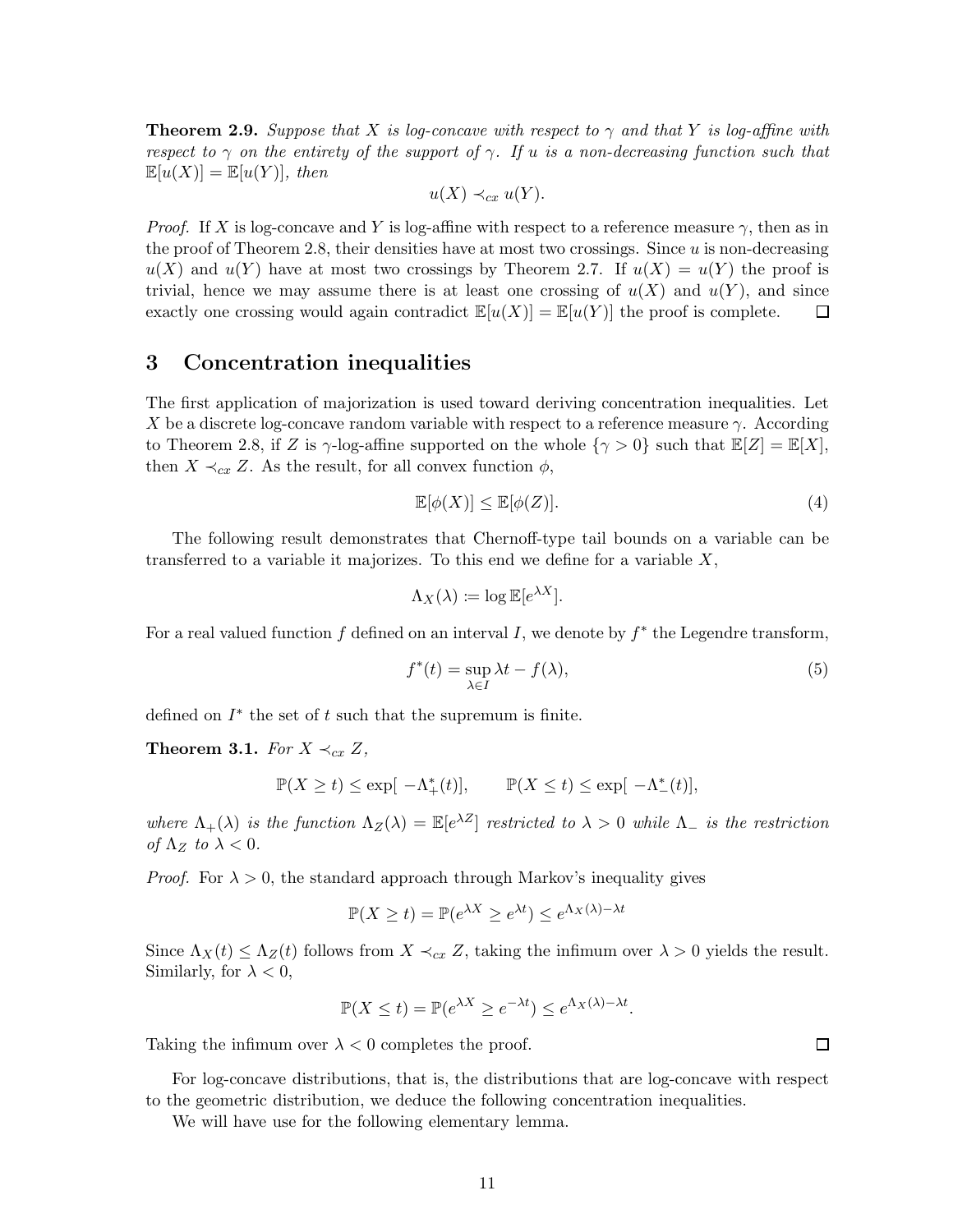**Lemma 3.2.** For Z a geometric(p) or exponential(p), and  $\theta < \lambda \leq p$ ,

$$
\mathbb{E}[e^{\theta Z}] \le e^{-\frac{\lambda}{p} \log \left[1 - \frac{\theta}{\lambda}\right]}.
$$

We take the convention that Z geometric(p) satisfies  $\mathbb{P}(Z = k) = p(1-p)^{k-1}$  for  $k \geq 1$ , and the usual definition that Z is exponential(p) when it has density function  $f(x) = pe^{-px}$ .

*Proof.* When  $Z = Z_E$  exponential,

$$
\mathbb{E}[e^{\theta Z_E}] = \frac{p}{p-\theta} = e^{-\log\left[1-\frac{\theta}{p}\right]} \leq e^{-\frac{\lambda}{p}\log\left[1-\frac{\theta}{\lambda}\right]}.
$$

When  $Z = Z_G$  is geometric,

$$
\mathbb{E}[e^{\theta Z_G}] = \frac{p}{p - (1 - e^{-\theta})} \le \frac{p}{p - \theta} = \mathbb{E}[e^{\theta Z_E}],
$$

which gives the result by the argument above.

*Proof of Theorem 1.6.* Let  $Z_i$ ,  $i = 1, \ldots, n$ , be independent geometric distributions with parameter  $p_i = \frac{1}{\mathbb{E}[X_i]}$ , chosen so that  $\mathbb{E}[X_i] = \mathbb{E}[Z_i]$  for  $k \ge 1$ . Thus, by Theorem 2.2,  $X_i \prec_{cx} Z_i$ . Hence, the result follows from estimates of the moment generating function of  $\sum_{i=1}^n Z_i$ .

For all  $0 < \theta < \lambda := \min_i p_i = (\max_i \mathbb{E}[X_i])^{-1}$ , applying the product structure of the moment generating function,  $X_i \prec_{cx} Z_i$  applied to the convex function  $x \mapsto e^{\theta x}$ , and then Lemma 3.2,

$$
\mathbb{E}[e^{\theta S_n}] \le \Pi_{i=1}^n \mathbb{E}[e^{\theta Z_i}] \le e^{-\sum_{i=1}^n \frac{\lambda}{p_i} \log \left(1 - \frac{\theta}{\lambda}\right)} = e^{-\lambda \mathbb{E}[S_n] \log \left(1 - \frac{\theta}{\lambda}\right)}.
$$

Therefore, by Markov

$$
\mathbb{P}(S_n \ge t \mathbb{E}[S_n]) \le e^{-\theta t \mathbb{E}[S_n] - \lambda \mathbb{E}[S_n] \log(1 - \frac{\theta}{\lambda})}.
$$

Taking  $\theta = \lambda(1 - \frac{1}{t})$  $\frac{1}{t}$ ) yields the result for the large deviation bound. A similar argument applied to negative  $\theta$  yields the small deviation bound.  $\Box$ 

Taking  $n = 1$  in the previous Theorem 1.6 gives the following corollary.

**Corollary 3.3.** Let X be a discrete log-concave random variable on  $\mathbb{N} \setminus \{0\}$ . Then, for all  $t \geq 1$ ,

$$
\mathbb{P}(X \ge t\mathbb{E}[X]) \le t e^{1-t},
$$

and for all  $t \leq 1$ ,

$$
\mathbb{P}(X \le t\mathbb{E}[X]) \le t e^{1-t}.
$$

**Remark 3.4.** One may obtain concentration bounds for  $\sum_{i=1}^{n} a_i X_i$ ,  $a_i > 0$ , via the same majorization approach since if  $X_i \prec_{cx} Z_i$ , then for all  $\theta \in \mathbb{R}$ ,

$$
\mathbb{E}[e^{\theta a_i X_i}] \leq \mathbb{E}[e^{\theta a_i Z_i}].
$$

For example, for log-concave distributions on  $\mathbb{N} \setminus \{0\}$ , following the proof of Theorem 1.6 yields

$$
\mathbb{P}(\sum_{i=1}^n a_i X_i \ge t \mathbb{E}[\sum_{i=1}^n a_i X_i]) \le e^{-\left(\min_i a_i \mathbb{E}[X_i]\right) \mathbb{E}[\sum_{i=1}^n a_i X_i](t-1-\log(t))},
$$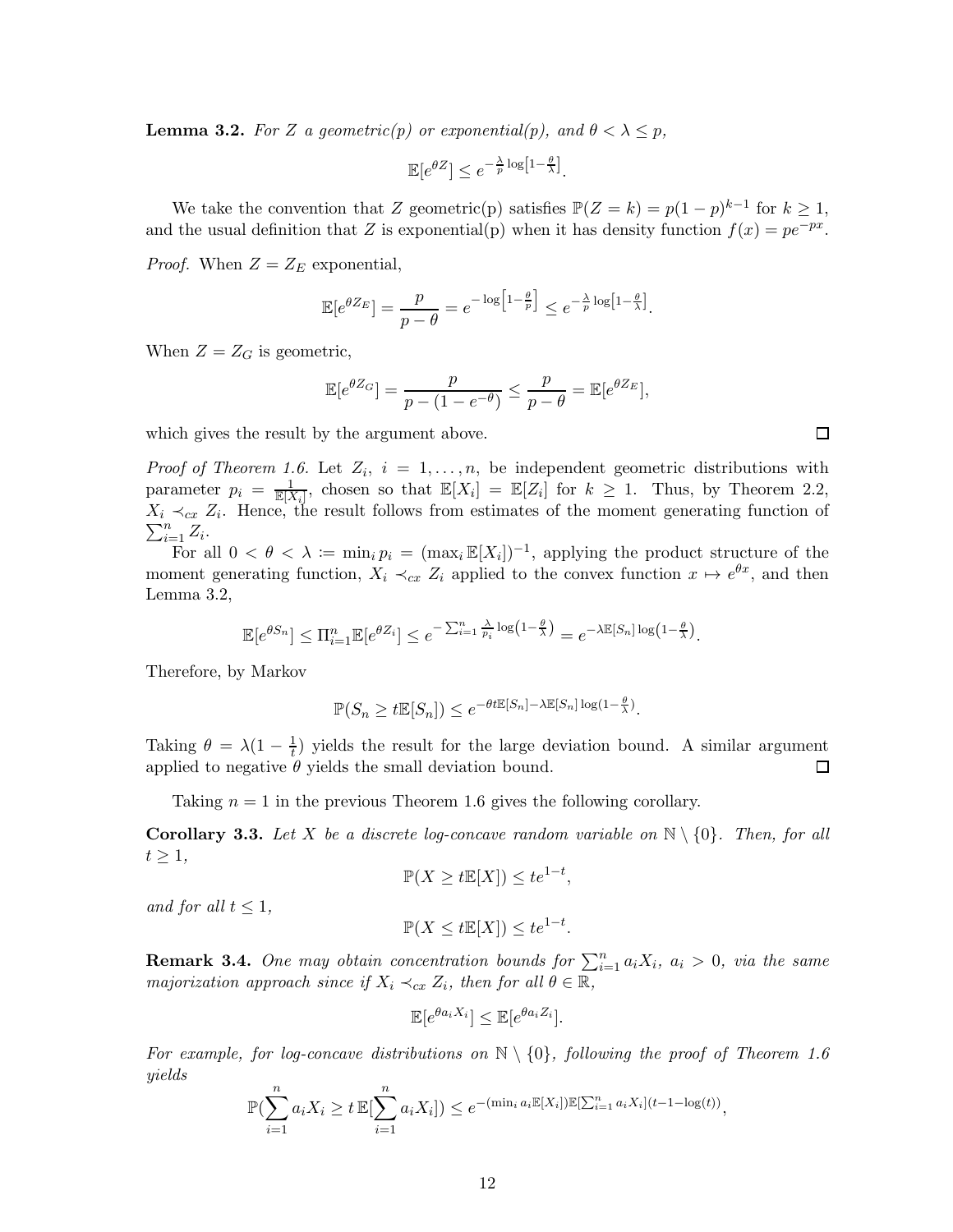and for all  $t \leq 1$ ,

$$
\mathbb{P}(\sum_{i=1}^{n} a_i X_i \le t \mathbb{E}[\sum_{i=1}^{n} a_i X_i]) \le e^{-\left(\min_i a_i \mathbb{E}[X_i]\right) \mathbb{E}[\sum_{i=1}^{n} a_i X_i](t-1-\log(t))}.
$$

**Remark 3.5.** One may obtain similar concentration bounds for log-concave distributions on  $\mathbb N$  by applying the majorization argument with the following variant of the geometric distribution,  $\mathbb{P}(Z = k) = p(1-p)^k$ ,  $k \ge 0$ .

One may obtain the same bounds as in Remark 3.4 for continuous log-concave distribution on  $[0, +\infty)$ .

*Proof of Theorem 1.7.* According to Theorem 2.8,  $Z_i$  exponential(1) with majorizes a logconcave  $X_i$  of mean 1. Note that the moment generating function of  $\sum_{i=1}^n a_i Z_i$  satisfies

$$
\mathbb{E}[e^{\theta \sum_{i=1}^n a_i X_i}] \leq \mathbb{E}[e^{\theta \sum_{i=1}^n a_i Z_i}] = e^{-\sum_{i=1}^n \log(1 - \theta a_i)},
$$

and one may then reproduce the proof of Theorem 1.6.

*Proof of Theorem 1.8.* Let X be ULC(n). Then by Theorem 2.8,  $X \prec_{cx} Z$  where Z is Binomial $(n, p)$  with  $p = \mathbb{E}[X]/n$ . By Theorem 3.1,

$$
\mathbb{P}(X \ge (p+t)n) \le \inf_{\lambda > 0} \left( (1-p)e^{-\lambda(p+t)} + pe^{\lambda - (p+t)} \right)^n
$$

Evaluating the right side at its minimizer, that is when  $e^{\lambda} = \frac{(1-p)(p+t)}{(1-p-t)n}$  $\frac{1-p}{(1-p-t)p}$ , gives the result. The  $\Box$ lower bounds are derived similarly.

*Proof of Theorem 1.9.* Let Z be a Poisson distribution with parameter  $\lambda = \mathbb{E}[X]$ . Choosing  $\phi(x) = e^{tx}$  for arbitrary  $t \in \mathbb{R}$  in (4) yields a pointwise dominance of moment generating functions

$$
\mathbb{E}[e^{tX}] \le \mathbb{E}[e^{tZ}] = e^{\mathbb{E}[X](e^t - 1)}.
$$

The result then follows from a standard application of Markov's inequality as before.  $\Box$ 

Full details of the application of Markov's inequality alluded to above can be found in [1]. There the authors use an identification of extreme points satisfying a linear constraint (see [12]) to derive the same pointwise domination between the moment generating functions of X and Z attained through majorization here.

#### 4 Moment Bounds

The next application provides comparisons between moments.

**Corollary 4.1.** For X log-concave with respect to  $\gamma$ , and  $q > p$ ,

$$
\mathbb{E}[X^q]^{\frac{1}{q}} \leq A_{q,p} \mathbb{E}[X^p]^{\frac{1}{p}} \tag{6}
$$

where

$$
A_{q,p} = \frac{\mathbb{E}[Z^q]^{\frac{1}{q}}}{\mathbb{E}[Z^p]^{\frac{1}{p}}}
$$

and Z is the  $\gamma$ -log-affine distribution with  $\mathbb{E}[Z^p] = \mathbb{E}[X^p]$ .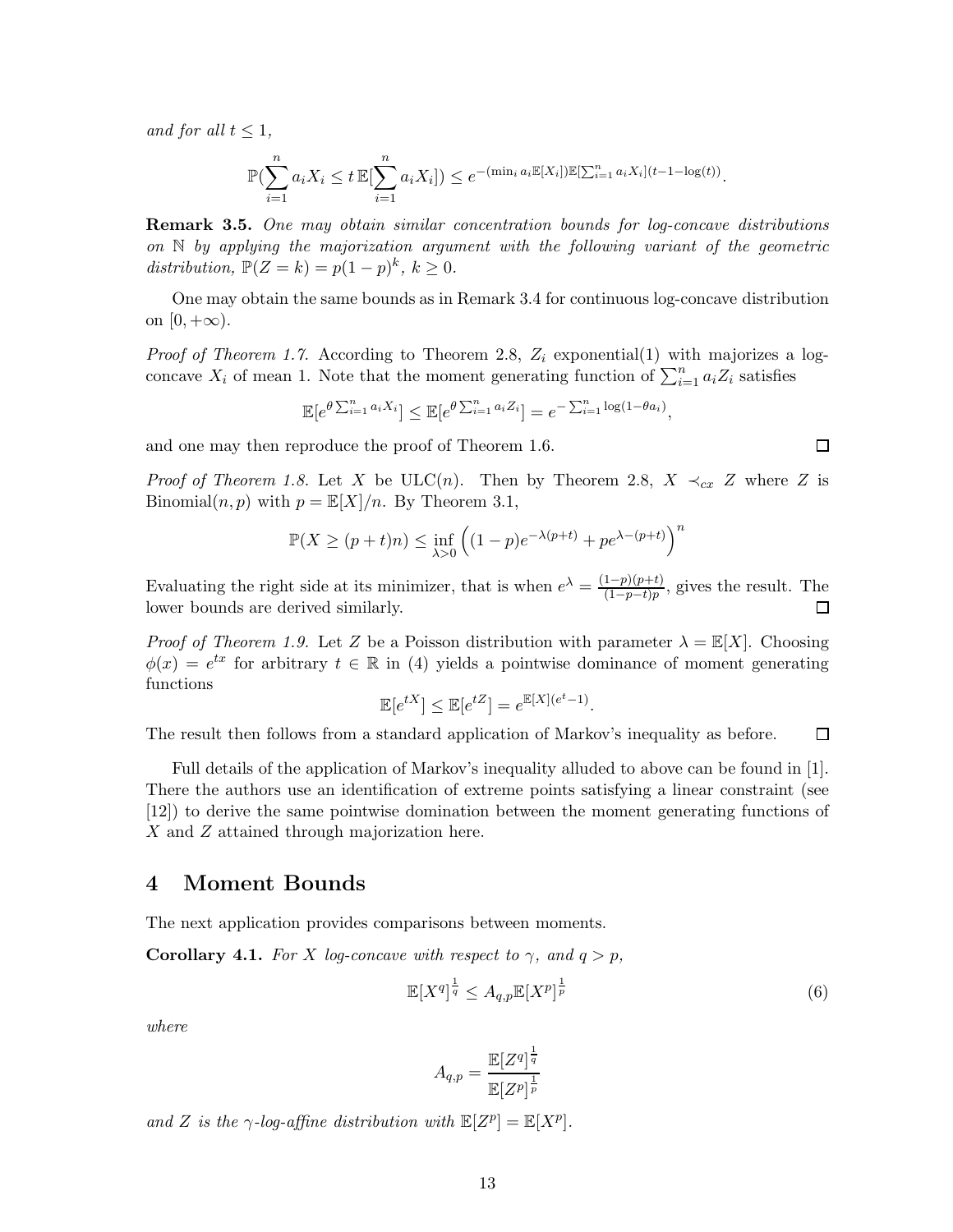*Proof.* The result is obtained by taking  $u(x) = x^p$  and the convex function  $\varphi(x) = x^{\frac{q}{p}}$  in Theorem 2.9.  $\Box$ 

Let us understand the quantity  $A_{\alpha,\beta} = \frac{(\mathbb{E}[Z^{\beta}])^{\frac{1}{\beta}}}{(\mathbb{E}[Z^{\alpha}])^{\frac{1}{\beta}}}$  $\frac{\left(\mathbb{E}[Z^{\alpha}]\right)^{\alpha}}{\left(\mathbb{E}[Z^{\alpha}]\right)^{\frac{1}{\alpha}}}$  for log-concave distributions (when the reference measure is geometric). There is no absolute comparison for all Z log-affine. For example, taking  $\beta = 2$  and  $\alpha = 1$ , we have for  $Z \sim (1 - p)p^k$ ,

$$
\mathbb{E}[Z] = \frac{p}{1-p},
$$

$$
\mathbb{E}[Z^2] = \frac{p(1+p)}{(1-p)^2}.
$$

Therefore,

$$
\frac{\mathbb{E}[Z^2]^{1/2}}{\mathbb{E}[Z]} = \frac{\sqrt{p(1+p)}}{1-p} \frac{1-p}{p} = \frac{\sqrt{1+p}}{\sqrt{p}} \longrightarrow_{p \to 0} +\infty.
$$

Hence, the supremum over all log-affine Z is  $+\infty$ . Nonetheless, under a lower bound on p, one can have absolute comparison. Indeed, note that

$$
\mathbb{E}[Z^{\alpha}] = (1-p) \sum_{k \in \mathbb{N}} k^{\alpha} p^k = (1-p) \sum_{k \in \mathbb{N}} k^{\alpha} e^{-k \log(1/p)}.
$$

Also, we have

$$
\int_0^{+\infty} x^{\alpha} e^{-x \log(1/p)} dx = \int_0^{+\infty} \frac{u^{\alpha}}{\log(1/p)^{\alpha}} e^{-u} \frac{du}{\log(1/p)} = \frac{\Gamma(\alpha+1)}{\log(1/p)^{\alpha+1}}.
$$

On the other hand,

$$
\int_{0}^{+\infty} x^{\alpha} e^{-x \log(1/p)} dx = \sum_{k \in \mathbb{N}} \int_{k}^{k+1} x^{\alpha} e^{-x \log(1/p)} dx
$$
  
\n
$$
\leq \sum_{k \in \mathbb{N}} e^{-k \log(1/p)} \int_{k}^{k+1} x^{\alpha} dx
$$
  
\n
$$
= \sum_{k \in \mathbb{N}} e^{-k \log(1/p)} \frac{(k+1)^{\alpha+1} - k^{\alpha+1}}{\alpha+1}
$$
  
\n
$$
= \frac{1}{\alpha+1} \left[ \sum_{k \in \mathbb{N}} (k+1)^{\alpha+1} p^{k} - \sum_{k \in \mathbb{N}} k^{\alpha+1} p^{k} \right]
$$
  
\n
$$
= \frac{1}{\alpha+1} \left[ p^{-1} \sum_{k \in \mathbb{N}} k^{\alpha+1} p^{k} - \sum_{k \in \mathbb{N}} k^{\alpha+1} p^{k} \right]
$$
  
\n
$$
= \frac{1}{\alpha+1} \frac{1}{1-p} (p^{-1} - 1) \mathbb{E}[Z^{\alpha+1}]
$$
  
\n
$$
= \frac{1}{\alpha+1} \frac{1}{p} \mathbb{E}[Z^{\alpha+1}].
$$

Therefore,

$$
\mathbb{E}[Z^{\alpha+1}] \ge \Gamma(\alpha+2) \frac{p}{\log(1/p)^{\alpha+1}}.
$$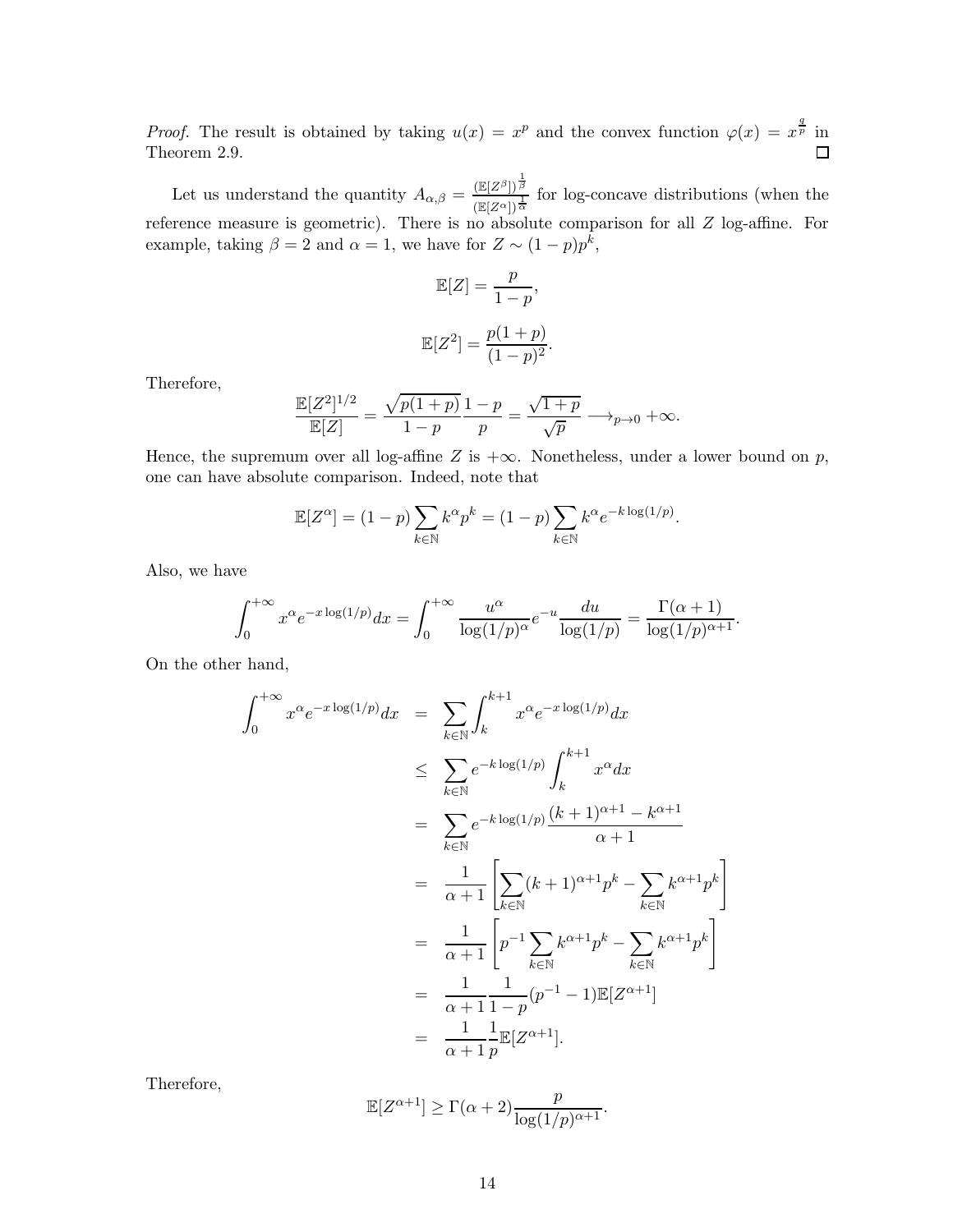Similarly, we have

$$
\int_0^{+\infty} x^{\alpha} e^{-x \log(1/p)} dx \ge \sum_{k \in \mathbb{N}} e^{-(k+1) \log(1/p)} \int_k^{k+1} x^{\alpha} dx
$$

$$
= \frac{1}{\alpha+1} \left[ \sum_{k \in \mathbb{N}} (k+1)^{\alpha+1} p^{k+1} - \sum_{k \in \mathbb{N}} k^{\alpha+1} p^{k+1} \right]
$$

$$
= \frac{1}{\alpha+1} \left[ \sum_{k \in \mathbb{N}} k^{\alpha+1} p^k - p \sum_{k \in \mathbb{N}} k^{\alpha+1} p^k \right]
$$

$$
= \frac{1}{\alpha+1} \mathbb{E}[Z^{\alpha+1}].
$$

Finally, we have the comparison

$$
p^{\frac{1}{\alpha+1}}\Gamma(\alpha+2)^{\frac{1}{\alpha+1}} \leq \log(1/p)\mathbb{E}[Z^{\alpha+1}]^{\frac{1}{\alpha+1}} \leq \Gamma(\alpha+2)^{\frac{1}{\alpha+1}}.
$$

We deduce that for all  $\alpha < \beta,$ 

$$
1\leq A_{\alpha,\beta}=\frac{\mathbb{E}[Z^{\beta}]^{\frac{1}{\beta}}}{\mathbb{E}[Z^{\alpha}]^{\frac{1}{\alpha}}}\leq \frac{1}{p^{\frac{1}{\alpha}}}\frac{\Gamma(\beta+1)^{1/\beta}}{\Gamma(\alpha+1)^{1/\alpha}}.
$$

Now, let X be a log-concave random variable and assume that  $\alpha \geq 1$ . Then, the constraint  $\mathbb{E}[X^{\alpha}] = \mathbb{E}[Z^{\alpha}]$  implies

$$
\mathbb{E}[X] \le \mathbb{E}[X^{\alpha}]^{1/\alpha} = \mathbb{E}[Z^{\alpha}]^{1/\alpha} \le \frac{\Gamma(\alpha+1)^{\frac{1}{\alpha}}}{\log(1/p)}.
$$

Therefore,

$$
\frac{1}{p} \le e^{\frac{\Gamma(\alpha+1)^{\frac{1}{\alpha}}}{\mathbb{E}[X]}} \le e^{\frac{\alpha}{\mathbb{E}[X]}}.
$$

From convex majorization, we also have that the constraint  $\mathbb{E}[X^{\alpha}] = \mathbb{E}[Z^{\alpha}]$  implies

$$
\mathbb{E}[X^{\beta}] \leq \mathbb{E}[Z^{\beta}].
$$

We finally deduce that

$$
\mathbb{E}[X^{\beta}]^{\frac{1}{\beta}}\leq \mathbb{E}[Z^{\beta}]^{\frac{1}{\beta}}=\mathbb{E}[X^{\alpha}]^{\frac{1}{\alpha}}\frac{\mathbb{E}[Z^{\beta}]^{\frac{1}{\beta}}}{\mathbb{E}[Z^{\alpha}]^{\frac{1}{\alpha}}}\leq \frac{1}{p^{\frac{1}{\alpha}}}\frac{\Gamma(\beta+1)^{1/\beta}}{\Gamma(\alpha+1)^{1/\alpha}}\mathbb{E}[X^{\alpha}]^{\frac{1}{\alpha}}\leq \frac{\Gamma(\beta+1)^{1/\beta}}{\Gamma(\alpha+1)^{1/\alpha}}\mathbb{E}[X^{\alpha}]^{\frac{1}{\alpha}}e^{\frac{1}{\mathbb{E}[X]}}.
$$

We thus have proved the following.

**Corollary 4.2.** Let X be a log-concave random variable. Then, for all  $1 \le \alpha \le \beta$ , we have

$$
\mathbb{E}[X^{\beta}]^{\frac{1}{\beta}} \leq \frac{\Gamma(\beta+1)^{1/\beta}}{\Gamma(\alpha+1)^{1/\alpha}} \mathbb{E}[X^{\alpha}]^{\frac{1}{\alpha}} e^{\frac{1}{\mathbb{E}[X]}}.
$$

In particular, if  $\mathbb{E}[X] \geq 1$ , we have

$$
\mathbb{E}[X^{\beta}]^{\frac{1}{\beta}} \leq c_{\alpha,\beta} \mathbb{E}[X^{\alpha}]^{\frac{1}{\alpha}},
$$

where  $c_{\alpha,\beta}$  depends only on  $\alpha$  and  $\beta$ . Moreover, one may take  $c_{\alpha,\beta} = e^{\frac{\Gamma(\beta+1)^{1/\beta}}{\Gamma(\alpha+1)^{1/\alpha}}}$ .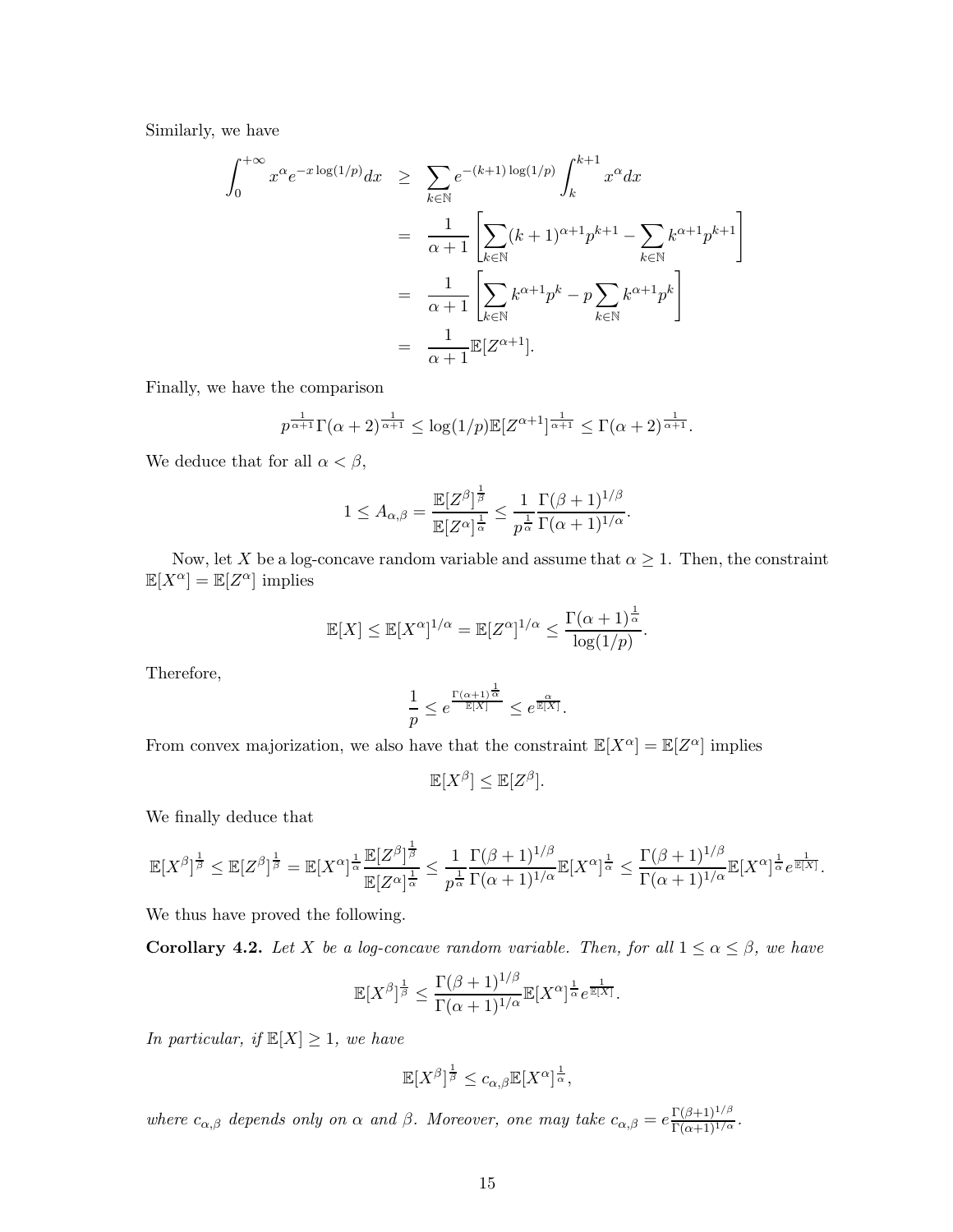We note that this recovers the well known inequality in the continuous setting.

**Corollary 4.3.** For X a non-negative random variable with log-concave density f with respect to the Lebesgue measure, then

$$
\mathbb{E}[X^{\beta}]^{\frac{1}{\beta}} \leq \frac{\Gamma(\beta+1)^{1/\beta}}{\Gamma(\alpha+1)^{1/\alpha}} \mathbb{E}[X^{\alpha}]^{\frac{1}{\alpha}}.
$$

*Proof.* If  $\mathbb{E}[X] = 0$ , then  $X = 0$  and the proof is complete. Consider  $\mathbb{E}[X] > 0$ . For  $\varepsilon > 0$ define the log-concave probability sequence  $f_{\varepsilon} \colon \mathbb{N} \to \mathbb{R}$  by  $f_{\varepsilon}(n) = \frac{f(\varepsilon n)}{\sum_m f(\varepsilon n)}$  $\frac{f(\varepsilon n)}{m}$  and let  $X_{\varepsilon}$  be a random variable with such density. With the definition

$$
\psi_p(\varepsilon) = \frac{\mathbb{E}[X^p]^{\frac{1}{p}}}{\varepsilon \mathbb{E}[X^p_{\varepsilon}]^{\frac{1}{p}}},
$$

we have

$$
\mathbb{E}[X^{\beta}]^{\frac{1}{\beta}} = \varepsilon \psi_{\beta}(\varepsilon) \mathbb{E}[X^{\beta}_{\varepsilon}]^{\frac{1}{\beta}} \leq \varepsilon \psi_{\beta}(\varepsilon) \frac{\Gamma(\beta + 1)^{1/\beta}}{\Gamma(\alpha + 1)^{1/\alpha}} \mathbb{E}[X^{\alpha}_{\varepsilon}]^{\frac{1}{\alpha}} \exp\left[\frac{1}{\mathbb{E}[X_{\varepsilon}]} \right]
$$

$$
= \frac{\psi_{\beta}(\varepsilon) \Gamma(\beta + 1)^{1/\beta}}{\psi_{\alpha}(\varepsilon) \Gamma(\alpha + 1)^{1/\alpha}} \mathbb{E}[X^{\alpha}]^{\frac{1}{\alpha}} \exp\left[\frac{\varepsilon \psi_{1}(\varepsilon)}{\mathbb{E}[X]}\right]
$$

Taking  $\varepsilon \to 0$  completes the proof as  $\psi_p(\varepsilon) \to 1$  for any  $p \geq 0$ , since  $\sum_n (n\varepsilon)^p f(n\varepsilon) \varepsilon$  is a Riemann sum approximation of  $\int_0^\infty x^p f(x) dx$ .

**Remark 4.4.** Corollary  $4.3$  can be derived via majorization as well. Let Y be an exponential distribution such that  $\mathbb{E}[Y^p] = \mathbb{E}[X^p]$ . Then,  $X \prec_{cx} Y$  by Theorem 2.8, therefore

$$
\mathbb{E}[X^q]^{\frac{1}{q}} \leq \mathbb{E}[Y^q]^{\frac{1}{q}} = \frac{\mathbb{E}[X^p]^{\frac{1}{p}}}{\mathbb{E}[Y^p]^{\frac{1}{p}}}\mathbb{E}[Y^q]^{\frac{1}{q}}.
$$

It remains to note that

$$
\frac{\mathbb{E}[Y^q]^{\frac{1}{q}}}{\mathbb{E}[Y^p]^{\frac{1}{p}}} = \frac{\Gamma(q+1)^{\frac{1}{q}}}{\Gamma(p+1)^{\frac{1}{p}}}.
$$

Now, assume that  $\alpha \leq 1$ . Note that for all integer valued random variable X with p.m.f.  $f$ , we have

$$
\mathbb{E}[X^{\alpha}] = \sum_{k \ge 1} k^{\alpha} f(k) \le \sum_{k \ge 1} k f(k) = \mathbb{E}[X].
$$

Therefore, the constraint  $\mathbb{E}[X^{\alpha}] = \mathbb{E}[Z^{\alpha}]$  implies

$$
\mathbb{E}[X^{\alpha}] \le \mathbb{E}[Z] = \frac{p}{1-p},
$$

and thus

$$
\frac{1}{p} \le 1 + \frac{1}{\mathbb{E}[X^{\alpha}]}.
$$

Since the constraint  $\mathbb{E}[X^{\alpha}] = \mathbb{E}[Z^{\alpha}]$  also implies

$$
\mathbb{E}[X^{\beta}] \leq \mathbb{E}[Z^{\beta}],
$$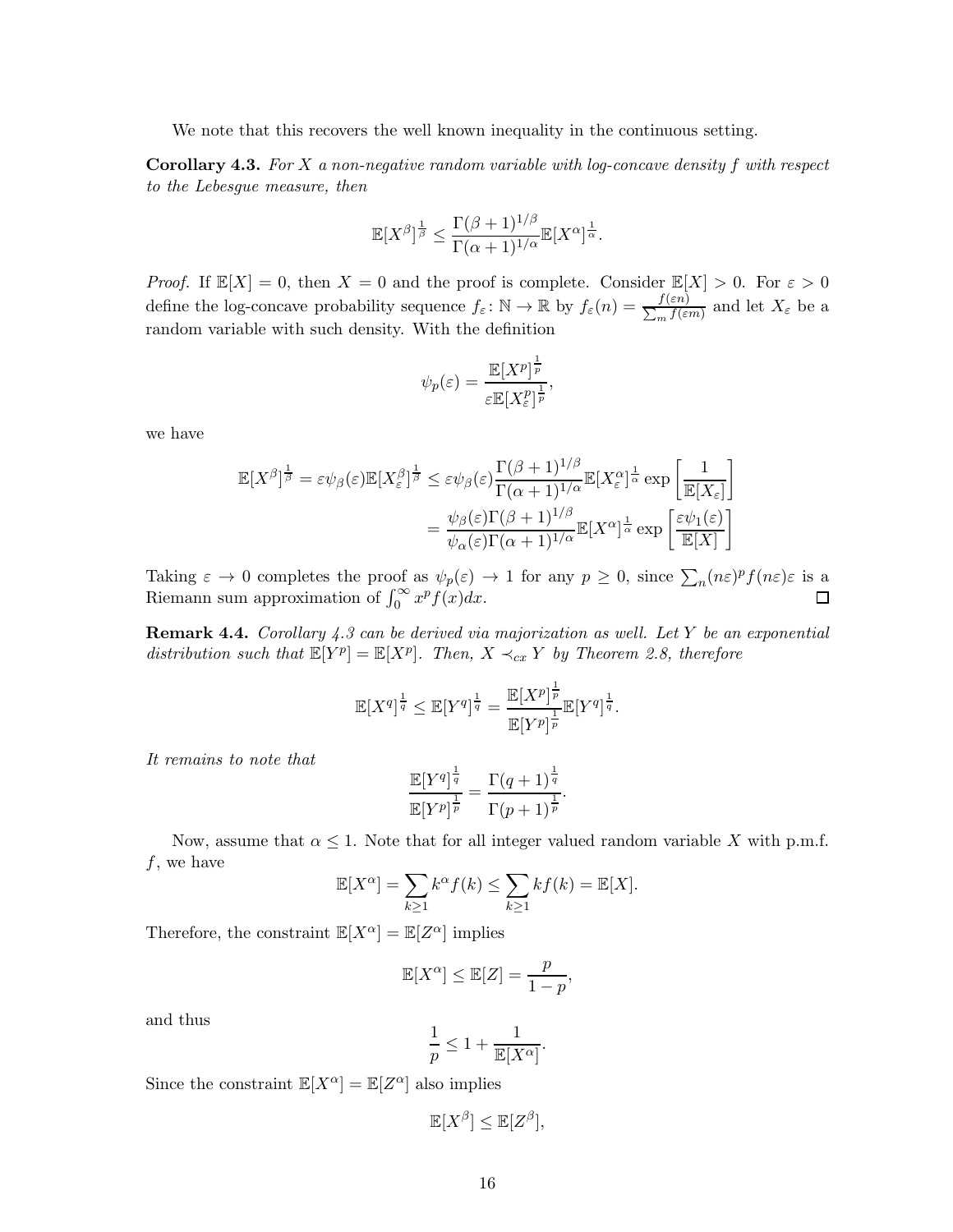we have

$$
\mathbb{E}[X^{\beta}]^{\frac{1}{\beta}} \leq \frac{1}{p^{\frac{1}{\alpha}}}\frac{\Gamma(\beta+1)^{1/\beta}}{\Gamma(\alpha+1)^{1/\alpha}}\mathbb{E}[X^{\alpha}]^{\frac{1}{\alpha}} \leq \frac{\Gamma(\beta+1)^{1/\beta}}{\Gamma(\alpha+1)^{1/\alpha}}(\mathbb{E}[X^{\alpha}]+1)^{\frac{1}{\alpha}} \leq 2^{\frac{1}{\alpha}-1}\frac{\Gamma(\beta+1)^{1/\beta}}{\Gamma(\alpha+1)^{1/\alpha}}(\mathbb{E}[X^{\alpha}]^{\frac{1}{\alpha}}+1).
$$

We thus have proved the following.

**Corollary 4.5.** Let X be a log-concave random variable. Let  $\alpha \in (0,1]$ . Then, for all  $\beta \geq \alpha$ , we have

$$
\mathbb{E}[X^{\beta}]^{\frac{1}{\beta}} \leq 2^{\frac{1}{\alpha}-1} \frac{\Gamma(\beta+1)^{1/\beta}}{\Gamma(\alpha+1)^{1/\alpha}} (\mathbb{E}[X^{\alpha}]^{\frac{1}{\alpha}} + 1).
$$

In particular, for all  $\beta \geq 1$ , we have

$$
\mathbb{E}[X^{\beta}]^{\frac{1}{\beta}} \leq \Gamma(\beta+1)^{1/\beta}(1+\mathbb{E}[X]).
$$

For integer moments, one may have improvements. In particular, we will recover a result of Keilson [9].

Let X be a log-concave distribution and Z a geometric distribution. Define, for  $x \in$  $[0, +\infty)$  and  $r \in \mathbb{N}$ ,

$$
\phi_r(x) = x(x-1)\cdots(x-r)1_{\{x\geq r\}}.
$$

In particular, we have  $\phi_0(x) = x$ ,  $\phi_1(x) = x(x-1)1_{\{x\geq 1\}}$ . Fix  $r \in \mathbb{N}$ . Note that  $\phi_r$  is a strictly increasing function on  $(r, +\infty)$ . Assume that

$$
\mathbb{E}[\phi_r(X)] = \mathbb{E}[\phi_r(Z)].
$$

In other words, we assume that the r-th factorial moment of  $X$  matches that of  $Z$ . Since  $\phi_r$  is strictly increasing from  $[r+1, +\infty)$  to  $[(r+1)!, +\infty)$ , it defines a strictly increasing bijection  $\phi_r^{-1}$ :  $[(r+1)!, +\infty) \to [r+1, +\infty)$ . Define, for  $y \ge (r+1)!$ ,

$$
\psi(y) = y(\phi_r^{-1}(y) - (r+1)).
$$

Let us show that  $\psi$  is convex. Since  $-y(r+1)$  is linear, it is enough to check that  $F(y) :=$  $y(\phi_r^{-1}(y))$  is convex. For that, we are going to prove that  $\psi'$  is increasing. Note that

$$
\phi_r(\phi_r^{-1}(y)) = y,
$$

therefore,

$$
[\phi_r^{-1}]'(y) = \frac{1}{\phi'_r(\phi_r^{-1}(y))}.
$$

Hence, we have

$$
F'(y) = \phi_r^{-1}(y) + y \frac{1}{\phi'_r(\phi_r^{-1}(y))}.
$$

Doing the change of variable  $x = \phi_r^{-1}(y)$ , it is enough to check that the function

$$
x \mapsto x + \frac{\phi_r(x)}{\phi'_r(x)}
$$

is increasing. Note that

$$
\frac{\phi'_r(x)}{\phi_r(x)} = \frac{[x \cdots (x-r)]'}{x \cdots (x-r)} = \frac{1}{x} + \cdots + \frac{1}{(x-r)},
$$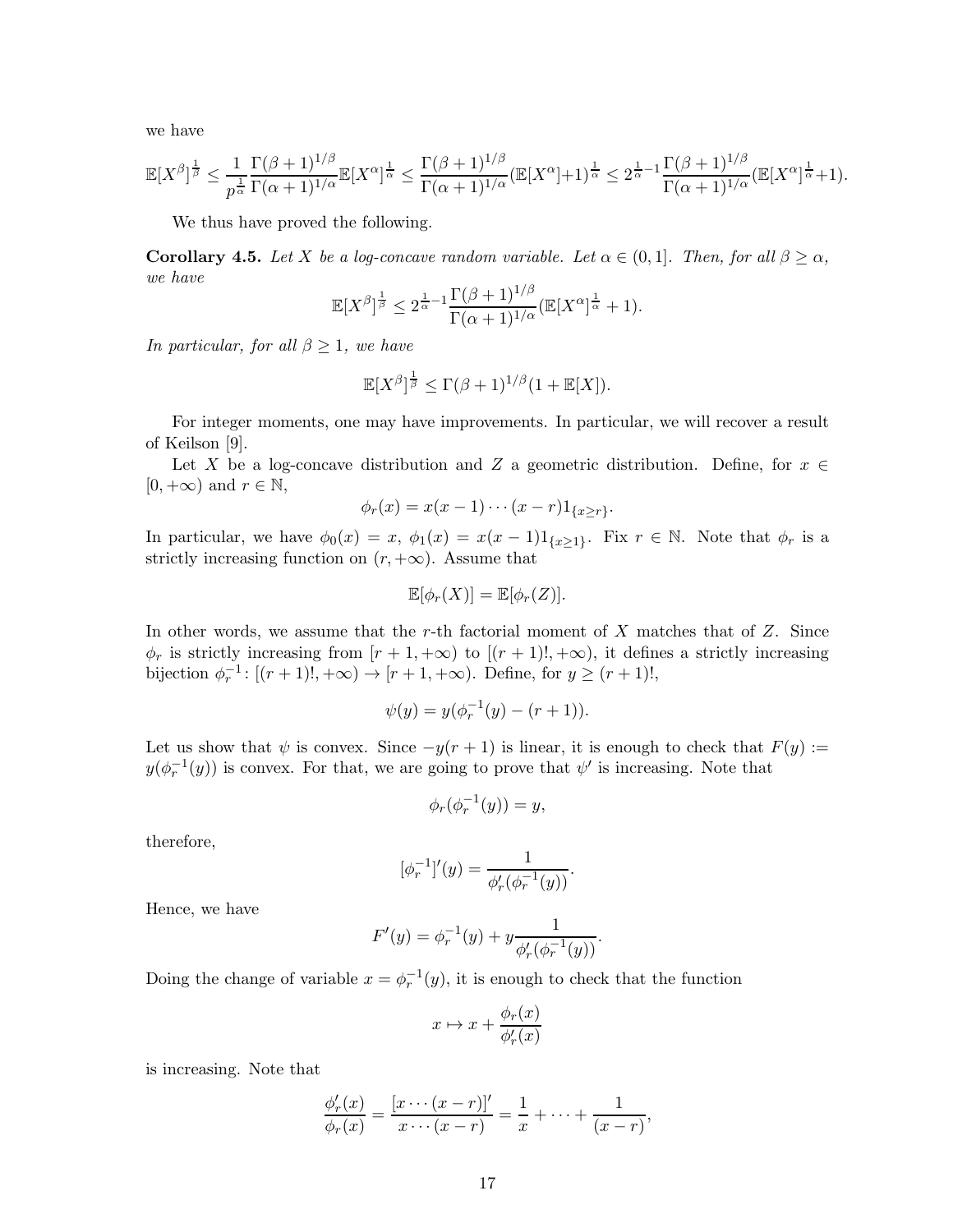which is decreasing. Therefore  $\phi_r(x)/\phi'_r(x)$  is increasing and we deduce that  $F'$  is increasing. Therefore,  $\psi$  is convex. By convex majorization, we conclude that

$$
\mathbb{E}[\psi(\phi_r(X))] \leq \mathbb{E}[\psi(\phi_r(Z))].
$$

Since  $\psi(\phi_r(x)) = \phi_r(x)(x - (r + 1)) = \phi_{r+1}(x)$ , we obtain

$$
\mathbb{E}[\phi_{r+1}(X)] \le \mathbb{E}[\phi_{r+1}(Z)].
$$

From the above analysis, and the fact that if  $Z$  is a geometric distribution

$$
\mathbb{E}[\phi_r(Z)] = \mathbb{E}[Z]^{r+1}(r+1)!,
$$

we thus have proved the following.

**Corollary 4.6.** Let X be a log-concave random variable. Let  $r \in \mathbb{N}$ . Then,

$$
\left(\frac{\mathbb{E}[\phi_r(X)]}{(r+1)!}\right)^{\frac{1}{r+1}} \leq \left(\frac{\mathbb{E}[\phi_{r-1}(X)]}{r!}\right)^{\frac{1}{r}}.
$$

In case of Poisson distribution Z,  $\mathbb{E}[\phi_r(Z)] = \mathbb{E}[Z]^{r+1}$ , therefore we have the following. Corollary 4.7. Let X be an ultra log-concave random variable. Let  $r \geq 1$ . Then,

$$
\mathbb{E}[\phi_r(X)]^{\frac{1}{r+1}} \leq \mathbb{E}[\phi_{r-1}(X)]^{\frac{1}{r}}.
$$

We end this section with the proofs of Theorem 1.10 and 1.11.

*Proof of Theorem 1.10.* Let  $p \in \mathbb{N}$ . We want to prove that

$$
\Phi(p+1)\geq \sqrt{\Phi(p)\Phi(p+2)}.
$$

For this, consider the measure  $\mu$  defined as

$$
d\mu(n) = \frac{(n)_p}{\sum_{n \ge 0} (n)_p f(n)} d\mu^{\#}(n), n \in \mathbb{N},
$$

where  $d\mu^{\#}$  is the counting measure. Denote by f the probability mass function of X and by g a log-affine function such that

$$
\int g(n)d\mu = \int f(n)d\mu = 1,
$$

$$
\int u(n)g(n)d\mu = \int u(n)f(n)d\mu,
$$

where  $u(n) = \frac{(n)_{p+1}}{(n)_p} = (n - (p+1))1_{\{n \geq p+2\}}$  is an increasing function. Equivalently,

$$
\mathbb{E}[(X)_p] = \sum_{n\geq 0} (n)_p g(n),
$$
  

$$
\mathbb{E}[(X)_{p+1}] = \sum_{n\geq 0} (n)_{p+1} g(n).
$$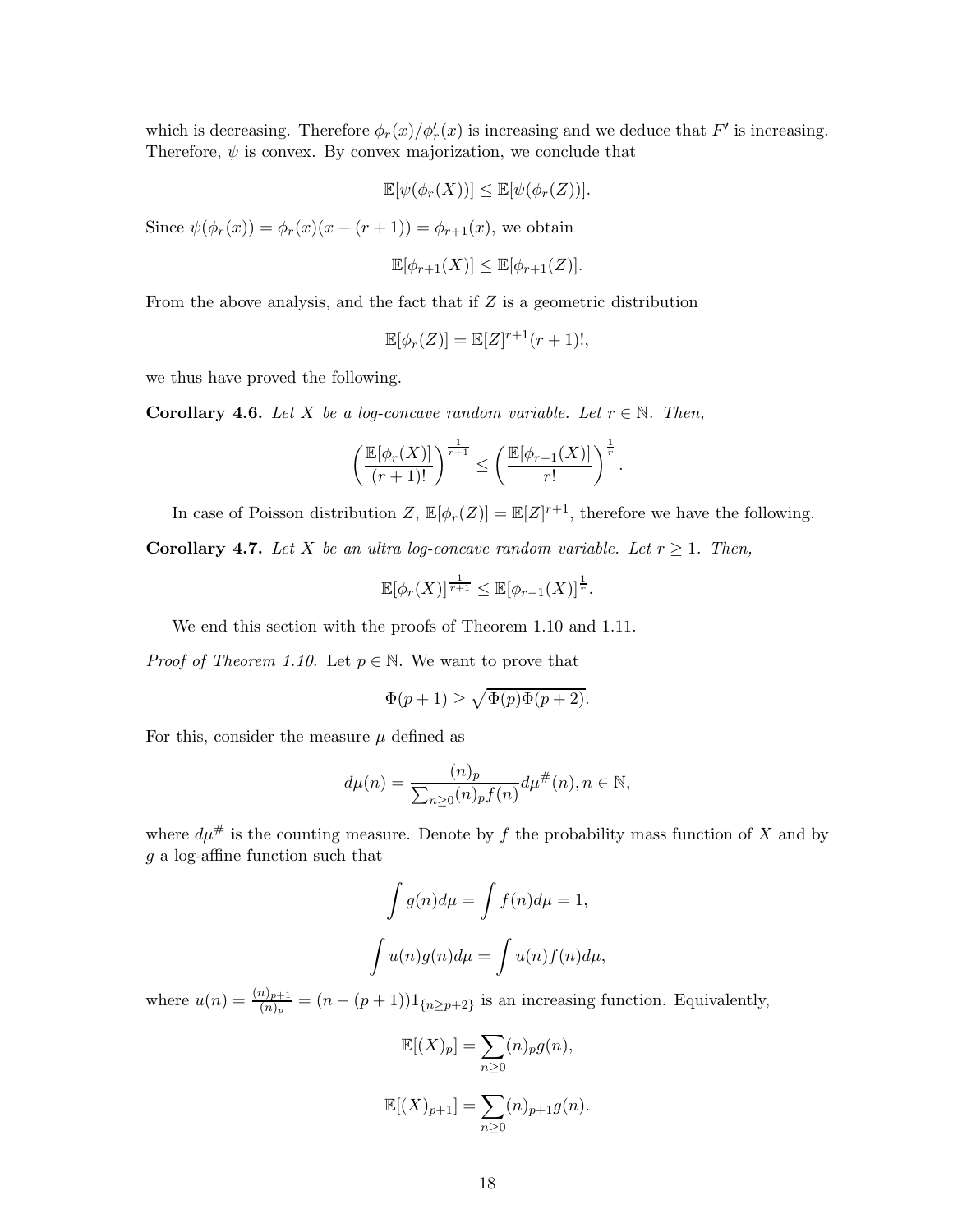By Theorem 2.2, for any convex function  $\varphi$ ,

$$
\int \varphi(u(n))f(n)d\mu \leq \int \varphi(u(n))g(n)d\mu.
$$

Choosing  $\varphi(n) = (n + (p + 1)) \cdots (n + (p + 1) - (p + 2))$  gives

$$
\mathbb{E}[(X)_{p+2}] \le \sum_{n \ge p+2} (n)_{p+2} g(n).
$$

Writing  $g = ca^n$ , we have for all  $l \in \mathbb{N}$ ,

$$
\sum_{n\geq 0} (n)_l ca^n = c \sum_{n\geq 0} n \cdots (n-l+1)a^n = cl! \sum_{n\geq 0} {n \choose l} a^n = cl! \frac{a^l}{(1-a)^{l+1}}.
$$

Therefore, from the above identities, we have

$$
\Phi(p) = \frac{1}{p!} \sum_{n \ge 0} (n)_p c a^n = \frac{c}{1-a} \left( \frac{a}{1-a} \right)^p,
$$

and

$$
\Phi(p+1) = \frac{c}{1-a} \left(\frac{a}{1-a}\right)^{p+1}.
$$
\n(7)

Therefore,

$$
\frac{\Phi(p+1)}{\Phi(p)} = \frac{a}{1-a}.\tag{8}
$$

Since

$$
\mathbb{E}[(X)_{p+2}] \le \sum_{n\ge 0} (n)_{p+2} c a^n = c (p+2)! \frac{a^{p+2}}{(1-a)^{p+2+1}},
$$

which means, by  $(7)$  and  $(8)$ ,

$$
\Phi(p+2) \le \frac{c}{1-a} \left(\frac{a}{1-a}\right)^{p+2} = \left(\frac{1-a}{a}\right)^{p+1} \Phi(p+1) \left(\frac{\Phi(p+1)}{\Phi(p)}\right)^{p+2} \n= \left(\frac{\Phi(p)}{\Phi(p+1)}\right)^{p+1} \Phi(p+1) \left(\frac{\Phi(p+1)}{\Phi(p)}\right)^{p+2} \n= \frac{\Phi(p+1)^2}{\Phi(p)}.
$$

This gives the desired result.

Proof of Theorem 1.11. The proof of Theorem 1.10 can be repeated, one needs only to utilize that  $Z$  binomial $(n, p)$  satisfies

$$
\mathbb{E}[(Z)_r] = (n)_r p^r,
$$

for the ULC(n) case; while Z Poisson( $\lambda$ ) satisfies

$$
\mathbb{E}[(Z)_r] = \lambda^r,
$$

for the ULC case.

 $\Box$ 

 $\Box$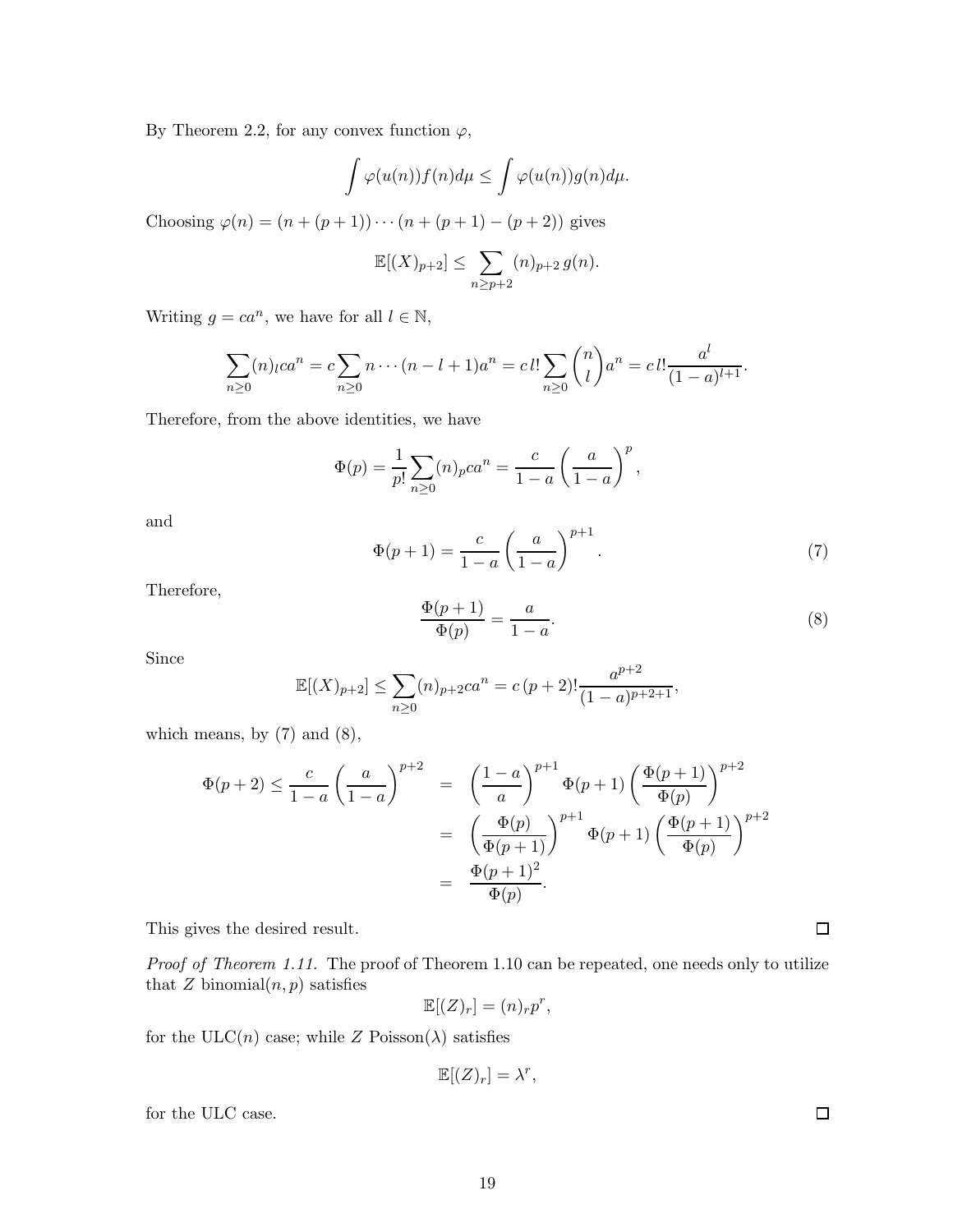#### 5 Maximum Entropy Distributions

It was shown in [7] that Shannon entropy is maximized by the Poisson distribution within the class of ultra log-concave distributions when matching expectation. The case of maximizing Shannon entropy within the class of log-concave distributions with respect to binomial on  $\{0, \ldots, n\}$  was treated in [16], extending the result of [4] for Bernoulli sums.

An application of Theorem 2.8 together with the following lemma easily yield Rényi entropy maximization within subclasses of log-concave distributions.

**Lemma 5.1.** Let  $X \sim f$ ,  $Z \sim q$  be random variables where f, q are densities with respect to the counting measure in the discrete case, or with respect to the Lebesgue measure in the continuous case. In order to prove  $H_{\alpha}(X) \leq H_{\alpha}(Z)$  or  $h_{\alpha}(X) \leq h_{\alpha}(Z)$ , it suffices to prove

$$
\mathbb{E}[q^{\alpha-1}(X)] \leq \mathbb{E}[q^{\alpha-1}(Z)], \quad \text{if } \alpha \in (0,1),
$$
  
\n
$$
-\mathbb{E}[\log(q(X))] \leq -\mathbb{E}[\log(q(Z))], \quad \text{if } \alpha = 1,
$$
  
\n
$$
\mathbb{E}[q^{\alpha-1}(X)] \geq \mathbb{E}[q^{\alpha-1}(Z)], \quad \text{if } \alpha \in (1,\infty).
$$

The proof is an application of Hölder's inequality for  $\alpha$ , and the non-negativity of the relative entropy. A proof can be found in detail as Lemma 3.25 of [11].

*Proof of Theorem 1.13.* Denote by q the probability mass function of Z. Consider  $\tilde{q}$  the piecewise linear extension of q so that  $\tilde{q}$  is a log-concave function on  $[0, +\infty)$  (see, e.g., [2] Proposition 5.1). Therefore the functions  $\phi(x) = \tilde{q}^{\alpha-1}(x)$  when  $\alpha \in (0,1)$  and  $\psi(x) =$  $-\log(\tilde{q}(x))$  are convex. It remains to apply Theorem 2.8 together with Lemma 5.1.

**Remark 5.2.** Note that for Shannon entropy ( $\alpha = 1$ ), the case of log-concave distributions on  $\mathbb N$  (or on  $[0,\infty)$ ) is not so interesting as the geometric (or exponential) distribution maximizes Shannon entropy when fixing expectation for all distributions supported on  $\mathbb N$  (or on  $[0,\infty)$ ), see, e.g, [3].

Acknowledgment: We thank Mokshay Madiman for pointing out to us the article of Yaming Yu [17].

#### References

- [1] H. Aravinda, A. Marsiglietti, and J. Melbourne. Concentration inequalities for ultra log-concave distributions. Studia Mathematica, 2022.
- [2] S. G. Bobkov, A. Marsiglietti, and J. Melbourne. Concentration functions and entropy bounds for discrete log-concave distributions. Combinatorics, Probability and Comput $ing, 31(1):54–72, 2022.$
- [3] T. Cover and J. Thomas. Elements of Information Theory. John Wiley & Sons, 2012.
- [4] P. Harremoës. Binomial and Poisson distributions as maximum entropy distributions. IEEE Trans. Inform. Theory, 47(5):2039–2041, 2001.
- [5] W. Hoeffding. Probability inequalities for sums of bounded random variables. In The collected works of Wassily Hoeffding, pages 409–426. Springer, 1994.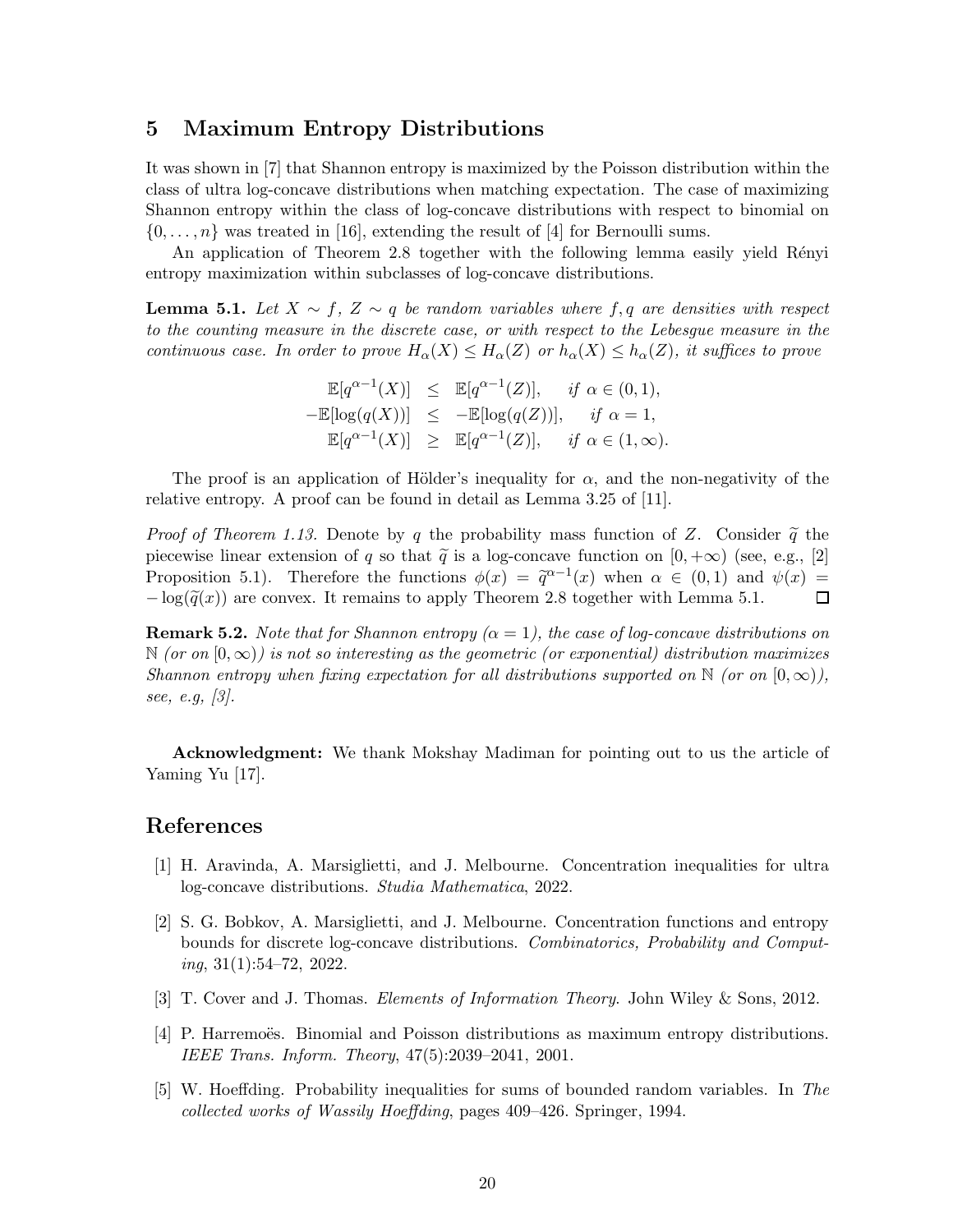- [6] S. Janson. Tail bounds for sums of geometric and exponential variables. Statistics  $\mathcal{C}$ Probability Letters, 135:1–6, 2018.
- [7] O. Johnson, I. Kontoyiannis, and M. Madiman. Log-concavity, ultra-log-concavity, and a maximum entropy property of discrete compound Poisson measures. Discrete Appl. Math., 161:1232–1250, 2013. DOI: 10.1016/j.dam.2011.08.025.
- [8] S. Karlin and W. J. Studden. Tchebycheff systems: With applications in analysis and statistics, volume 15. Interscience Publishers, 1966.
- [9] J. Keilson. A threshold for log-concavity for probability generating functions and associated moment inequalities. The Annals of Mathematical Statistics, pages 1702–1708, 1972.
- [10] M. Lotz, M. B. McCoy, I. Nourdin, G. Peccati, and J. A. Tropp. Concentration of the intrinsic volumes of a convex body. In Geometric Aspects of Functional Analysis, pages 139–167. Springer, 2020.
- [11] M. Madiman, J. Melbourne, and P. Xu. Forward and reverse entropy power inequalities in convex geometry. Convexity and Concentration, pages 427–485, 2017.
- [12] A. Marsiglietti and J. Melbourne. Geometric and functional inequalities for log-concave probability sequences. arXiv preprint arXiv:2004.12005, 2020.
- [13] J. Melbourne and G. Palafox-Castillo. A discrete complement of Lyapunov's inequality and its information theoretic consequences. arXiv preprint arXiv:2111.06997, 2021.
- [14] J. Melbourne and T. Tkocz. Reversal of R´enyi entropy inequalities under log-concavity. IEEE Transactions on Information Theory, 67(1):45–51, 2020.
- [15] W. Whitt. Uniform conditional variability ordering of probability distributions. Journal of Applied Probability, 22(3):619–633, 1985.
- [16] Y. Yu. On the maximum entropy properties of the binomial distribution. IEEE transactions on information theory, 54(7):3351–3353, 2008.
- [17] Y. Yu. On the entropy of compound distributions on nonnegative integers. IEEE Trans. Inform. Theory, 55(8):3645–3650, 2009.